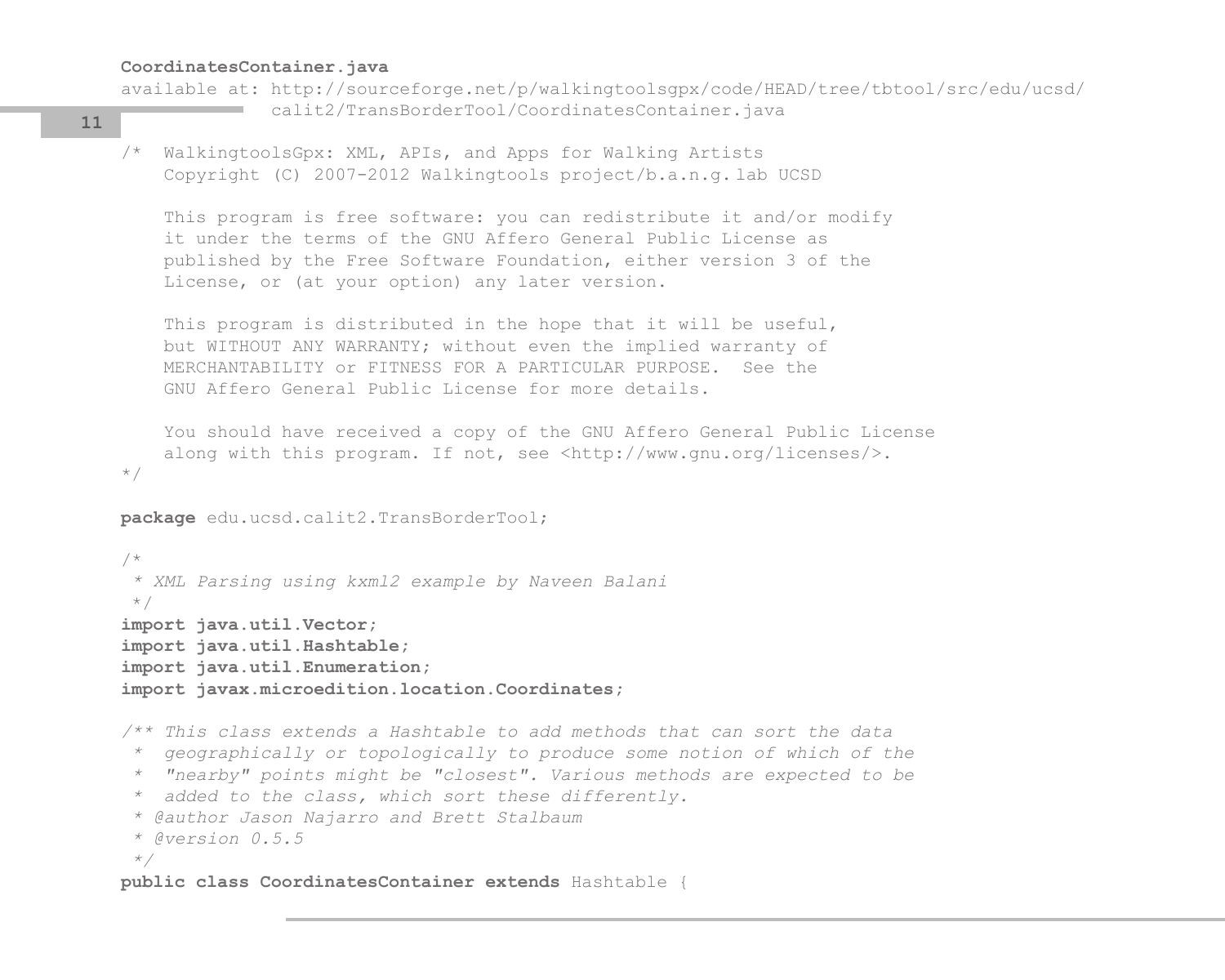```
 /**
     * Default constructor
     */
    public CoordinatesContainer() {
        super();
 }
    /** Gathers the TBCoordinates
      * @param currentPos the current position
      * @param range with in range meters
      * @return a Vector of TBCoordinates
     */
    public Vector getNearestCoords(Coordinates currentPos, int range) {
        Vector nearestWaypoints = new Vector();
        // Get coordinates within range as Vector
       for (Enumeration e = \text{this}.\text{elements}(); e.hasMoreElements();) {
            TBCoordinates hCoords = (TBCoordinates) e.nextElement();
           float distance = currentPos.distance(hCoords);
           if (distance \leq range) {
                nearestWaypoints.addElement(hCoords);
 }
 }
        // Sort the Vector by distance from current position
       int n = nearestWaypoints.size();
       for (int i = 1; i < n; i++) {
           for (int j = 0; j < n - i; j++) {
               float distance1 = currentPos.distance((TBCoordinates) nearestWaypoints.elementAt(j));
               float distance2 = currentPos.distance((TBCoordinates) nearestWaypoints.elementAt(j + 1));
                if (distance1 > distance2) {
                   TBCoordinates temp = (TBCoordinates) nearestWaypoints.elementAt(j);nearestWaypoints.setElementAt(nearestWaypoints.elementAt(j + 1), j);
                    nearestWaypoints.setElementAt(temp, j + 1);
 }
 }
 }
        //System.out.println("vector " + nearestWaypoints.size());
        return nearestWaypoints;
```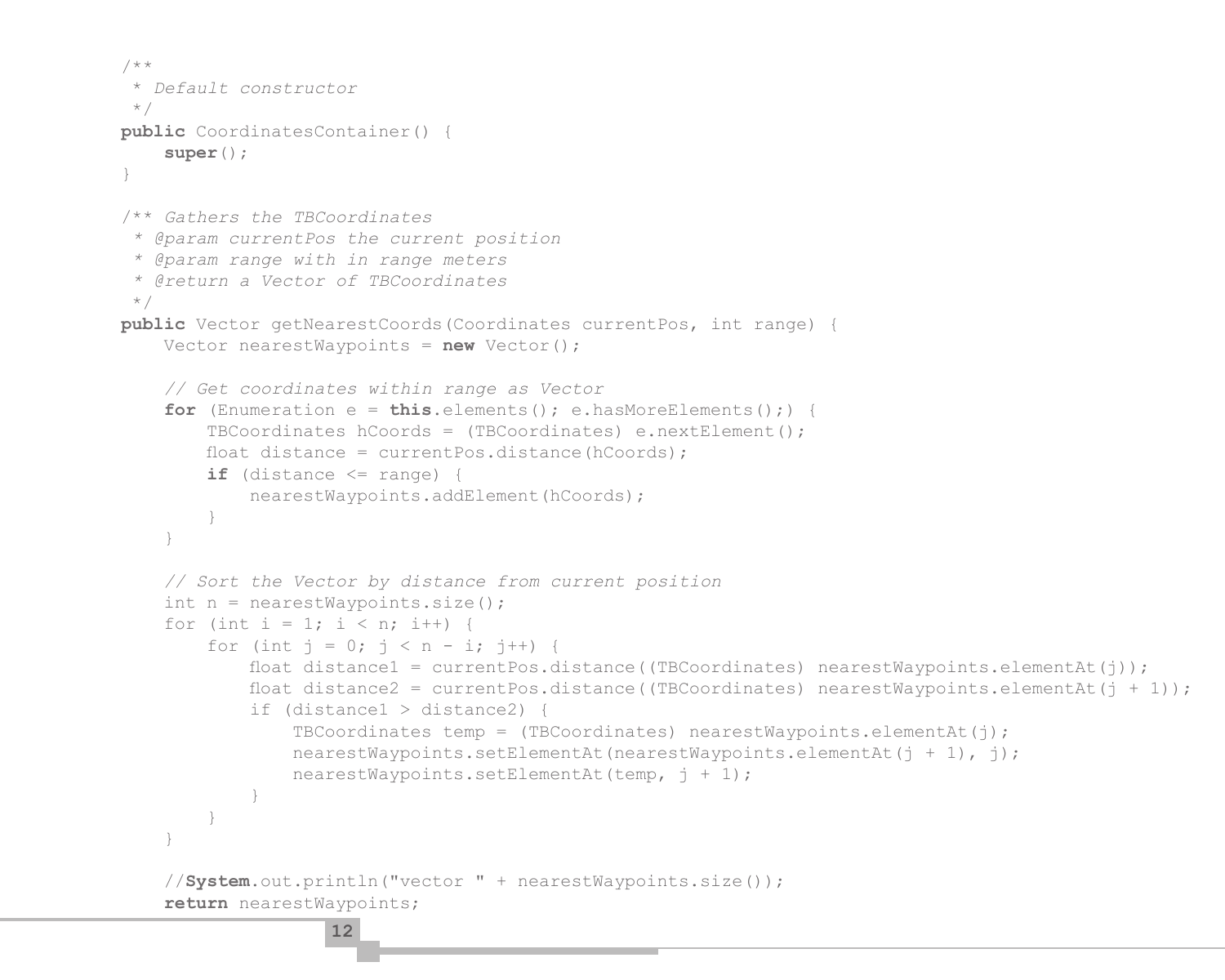**DowsingCompass.java 13**

 } }

*available at: http://sourceforge.net/p/walkingtoolsgpx/code/HEAD/tree/tbtool/src/edu/ucsd/ calit2/TransBorderTool/DrowsingCompass.java*

*/*\* *WalkingtoolsGpx: XML, APIs, and Apps for Walking Artists Copyright (C) 2007-2012 Walkingtools project/b.a.n.g. lab UCSD*

 *This program is free software: you can redistribute it and/or modify it under the terms of the GNU Affero General Public License as published by the Free Software Foundation, either version 3 of the License, or (at your option) any later version.*

 *This program is distributed in the hope that it will be useful, but WITHOUT ANY WARRANTY; without even the implied warranty of MERCHANTABILITY or FITNESS FOR A PARTICULAR PURPOSE. See the GNU Affero General Public License for more details.*

 *You should have received a copy of the GNU Affero General Public License along with this program. If not, see <http://www.gnu.org/licenses/>.* \**/*

```
package edu.ucsd.calit2.TransBorderTool;
```

```
import edu.ucsd.calit2.TransBorderTool.international.*;
import java.util.Vector;
import javax.microedition.location.LocationProvider;
import javax.microedition.location.Location;
import net.walkingtools.javame.canvas.CompassCanvas;
/**
 * @author Brett Stalbaum and Jason Najarro
```

```
 * @version 0.5.5
```
\*/

**public class DowsingCompass extends** CompassCanvas {

```
 //private DowsingCompassListener MIDlet = null;
 private CoordinatesContainer waypointList = null;
```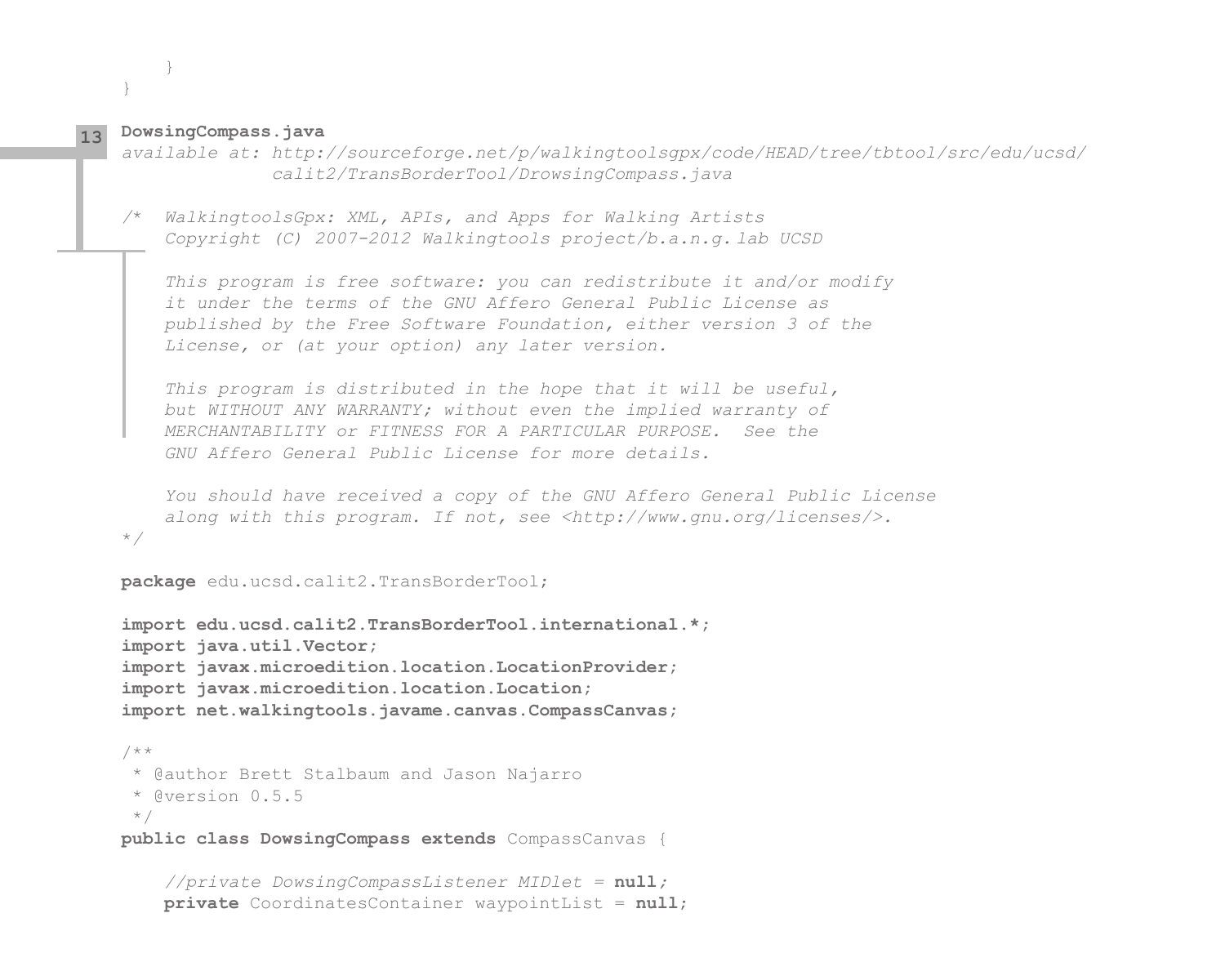```
 private Vector nearbyWPVector = null;
    private boolean gotFirstFix = false;
   private final byte TRIGGER RADIUS = 30;
    private DowsingCompassListener dowsingListener = null;
    /**
     * Constructor for a DowsingCompass
\star * @param gpxFileName the GPX file name
     */
    public DowsingCompass(String gpxFileName) {
        super(Translation.loadTranslation("en"));
       super.setTriggerRadius(TRIGGER_RADIUS);
        // simply making a GPXparser causes it to come to life an parse the file given.
        TBGpxParser gpxParser = new TBGpxParser(TBGpxParser.RES, "../../../../" + gpxFileName);
        // get the CoordinatesContainer (a Hashtable) from the parser - it should
        // contain all the the waypoints in the GPX file
       waypointList = qpxParser.getCoordinatesContainer(); nearbyWPVector = new Vector();
 }
    public void setTarget(TBCoordinates targetCoords) {
       target = targetCoords; super.setTarget(target);
        navigating = true;
 }
    public void stopNavigation() {
        super.stopNavigation();
        navigating = false;
 }
    public Vector getNearbyWaypoints(int distance) {
       nearbyWPVector = waypointList.getNearestCoords(currentCoords, distance);
        return nearbyWPVector;
 }
    public void addNavigatorListener(DowsingCompassListener navigatorListener) {
        super.addNavigatorListener(navigatorListener); 14
```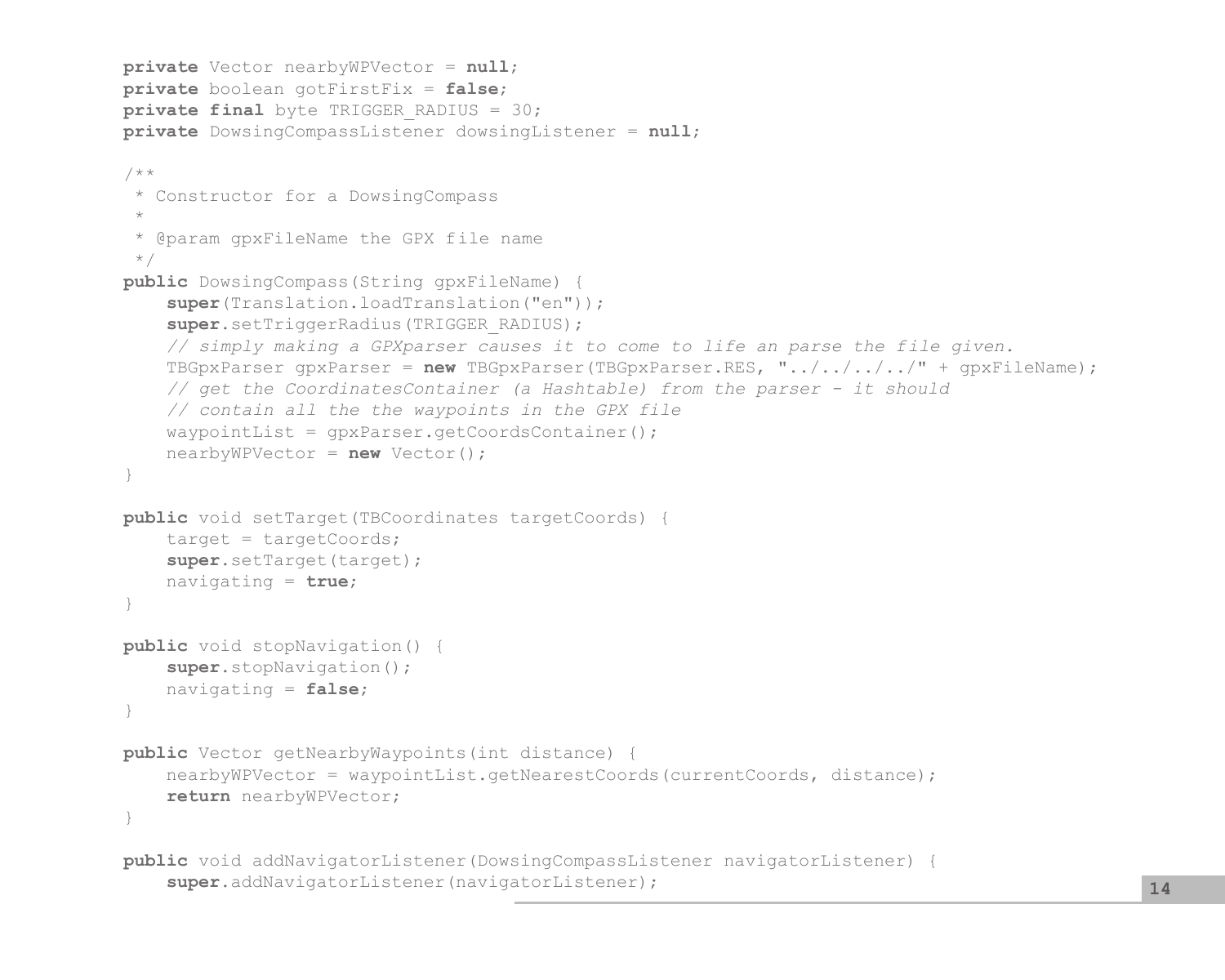```
 dowsingListener = navigatorListener;
 }
    public void removeNavigatorListener(DowsingCompassListener navigatorListener) {
       super.removeNavigatorListener(navigatorListener);
        dowsingListener = null;
 }
    // override CompassCanvas locationUpdated
    public void locationUpdated(LocationProvider provider, Location location) {
        // call to superclass
        super.locationUpdated(provider, location);
        if (gotFirstFix == false && location.isValid()) {
            gotFirstFix = true;
        } else if (!location.isValid()) {
            return;
 }
        if (!navigating && isMoving()) { // here we are dowsing, but only if moving
            //System.out.println("search waypoint list begun");
           for (int i = 0; i < nearbyWPVector.size(); i++) {
                TBCoordinates mc = (TBCoordinates) nearbyWPVector.elementAt(i);
               if (currentCoords.distance(mc) <= TRIGGER RADIUS + 20) { // + a little
                    continue; // omits sites that we are already at
 }
               float directionPointerAzimuth = (int) currentCoords.azimuthTo(mc);
                //System.out.println(directionPointerAzimuth);
                if ((currentCompassHeading >= (directionPointerAzimuth - 5) &&
                        currentCompassHeading <= (directionPointerAzimuth + 5))) {
                    if (dowsingListener != null) {
                        dowsingListener.witchingEvent(mc);
 }
                    break;
 }
 }
 }
 }
```
}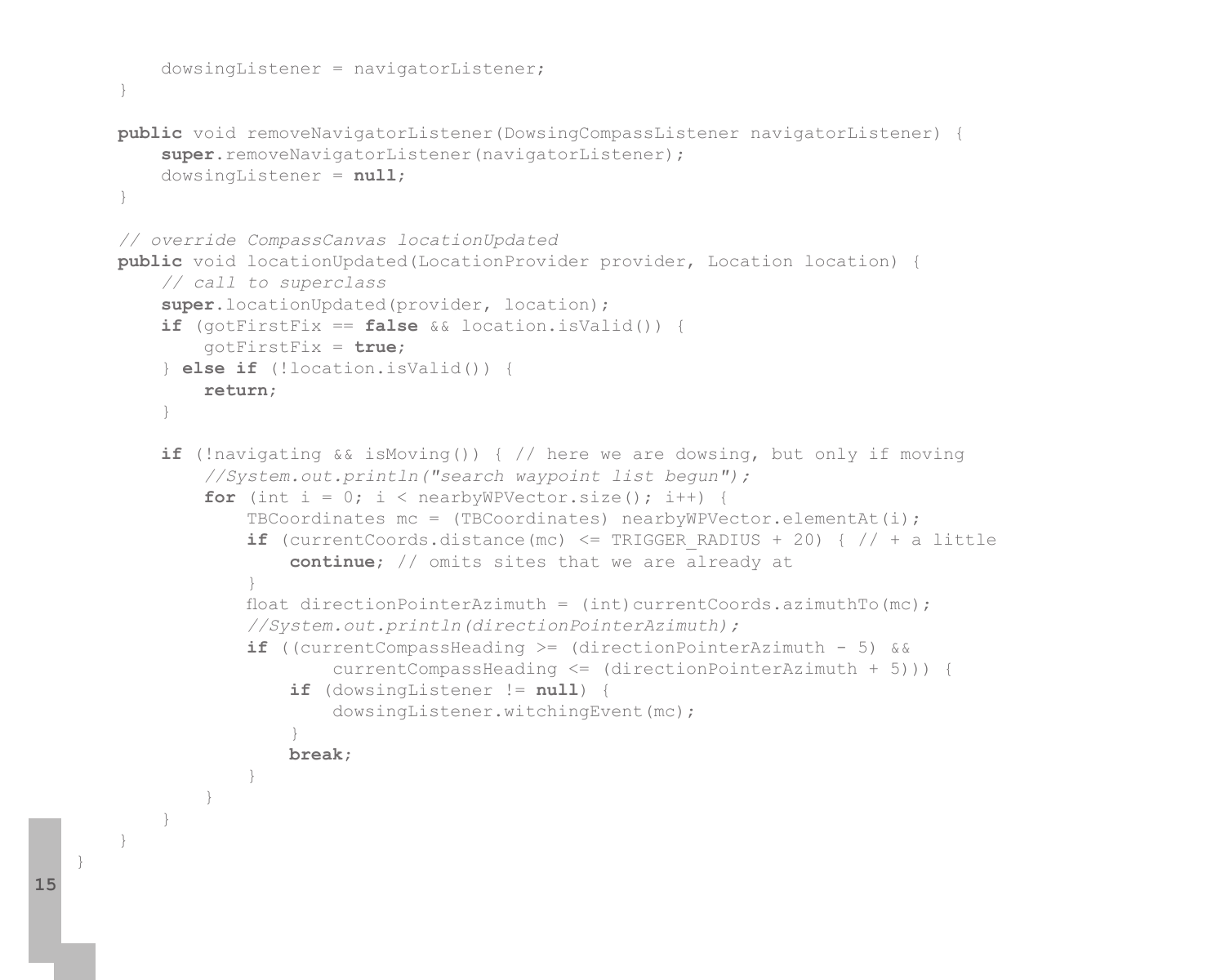# **DowsingCompassListener.java**

*available at: http://sourceforge.net/p/walkingtoolsgpx/code/HEAD/tree/tbtool/src/edu/ucsd/ calit2/TransBorderTool/DrowsingCompassListener.java*

/\* *WalkingtoolsGpx: XML, APIs, and Apps for Walking Artists Copyright (C) 2007-2012 Walkingtools project/b.a.n.g. lab UCSD*

 *This program is free software: you can redistribute it and/or modify it under the terms of the GNU Affero General Public License as published by the Free Software Foundation, either version 3 of the License, or (at your option) any later version.*

 *This program is distributed in the hope that it will be useful, but WITHOUT ANY WARRANTY; without even the implied warranty of MERCHANTABILITY or FITNESS FOR A PARTICULAR PURPOSE. See the GNU Affero General Public License for more details.*

```
 You should have received a copy of the GNU Affero General Public License
     along with this program. If not, see <http://www.gnu.org/licenses/>.
*/
```
## **package** edu.ucsd.calit2.TransBorderTool;

#### **import net.walkingtools.javame.canvas.NavigatorListener;**

```
/**
  * This interface extends edu.ucsd.calit2.TransBorderTool.GPS.CompassListener
  * adding the witchingEvent method for the TransBorder tool
  * @author Brett Stalbaum
  * @version 0.5.5
  */
public interface DowsingCompassListener extends NavigatorListener {
      /**
        * Allows the implementing class to receive witching events
        * @param mc the MetaCoordinates object describing the witched site
        */
     public void witchingEvent(TBCoordinates mc);
```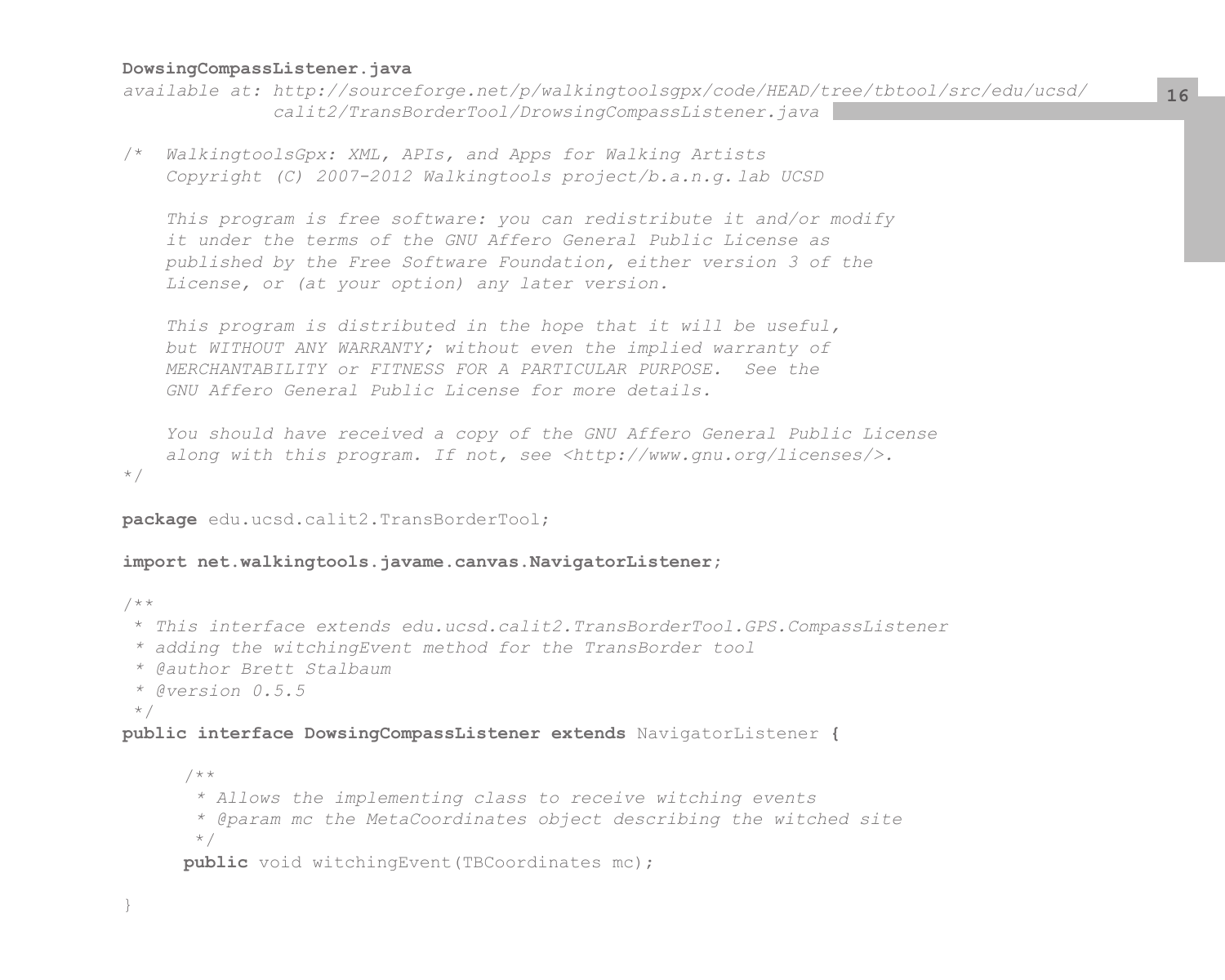**TBCoordinates.java**

\**/*

```
available at: http://sourceforge.net/p/walkingtoolsgpx/code/HEAD/tree/tbtool/src/edu/ucsd/
               calit2/TransBorderTool/TBCoordinates.java
```
*/\* WalkingtoolsGpx: XML, APIs, and Apps for Walking Artists Copyright (C) 2007-2012 Walkingtools project/b.a.n.g. lab UCSD*

 *This program is free software: you can redistribute it and/or modify it under the terms of the GNU Affero General Public License as published by the Free Software Foundation, either version 3 of the License, or (at your option) any later version.*

 *This program is distributed in the hope that it will be useful, but WITHOUT ANY WARRANTY; without even the implied warranty of MERCHANTABILITY or FITNESS FOR A PARTICULAR PURPOSE. See the GNU Affero General Public License for more details.*

 *You should have received a copy of the GNU Affero General Public License along with this program. If not, see <http://www.gnu.org/licenses/>.*

```
package edu.ucsd.calit2.TransBorderTool;
```
**import java.io.IOException; import javax.microedition.location.Coordinates; import javax.microedition.lcdui.Image;**

```
/**
  * The TBCoordinates class extends javax.microedition.location.Coordinates
  * to include various MetaData
  * @author Brett Stalbaum and Jason Najarro
  * @version 0.5.5
  */
public class TBCoordinates extends Coordinates {
     public final int WATER = 0;
     public final int BEACON = 1;
```

```
 public final int CITY = 2;
```

```
 private String name = "";
```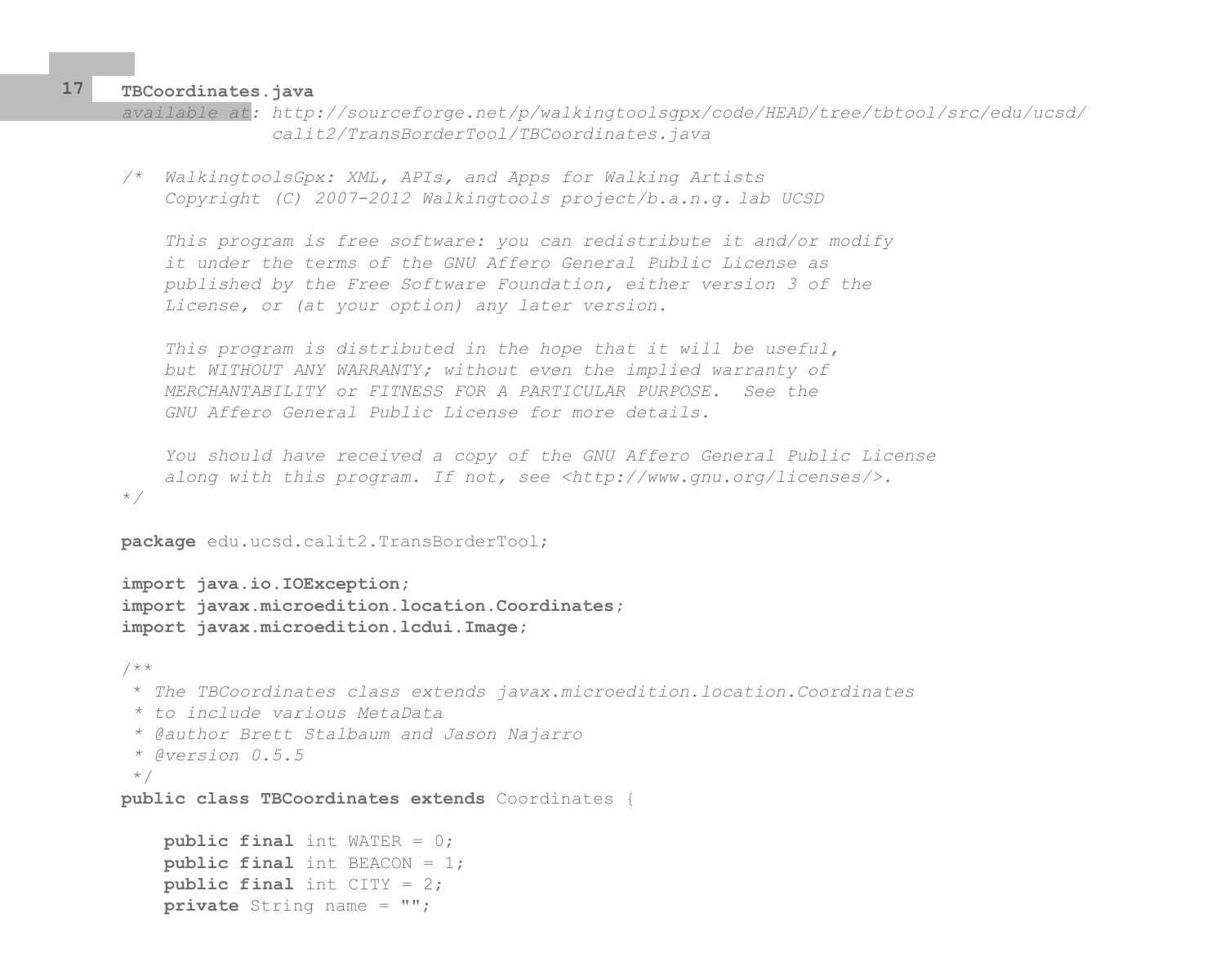```
 private String type = "";
   public TBCoordinates(double latitude, double longitude, float altitude, String name, String type) {
         super(latitude, longitude, altitude);
         this.name = name;
         this.type = type;
 }
    public TBCoordinates() {
         super(0, 0, 0);
       name = " "type = ^{\mathsf{m}}";
 }
     // Convert Coordinates to TBCoordinates
    //
     /**
      * @param c
      * @return
      */
    public static TBCoordinates toMetaCoords(Coordinates c, String name, String type) {
       TBCoordinates mc = new TBCoordinates(c.getLatitude(), c.getLongitude(),
           c.getAltitude(), name, type);
        return mc;
 }
    // Convert Coordinates to TBCoordinates
     //
     /**
      * @param c
      * @return
      */
    public static TBCoordinates toMetaCoords(Coordinates c) {
        TBCoordinates mc = toMetaCoords(c, "", "");
         return mc;
 }
    public void setName(String n) {
       name = n;
 }
                                                    18
```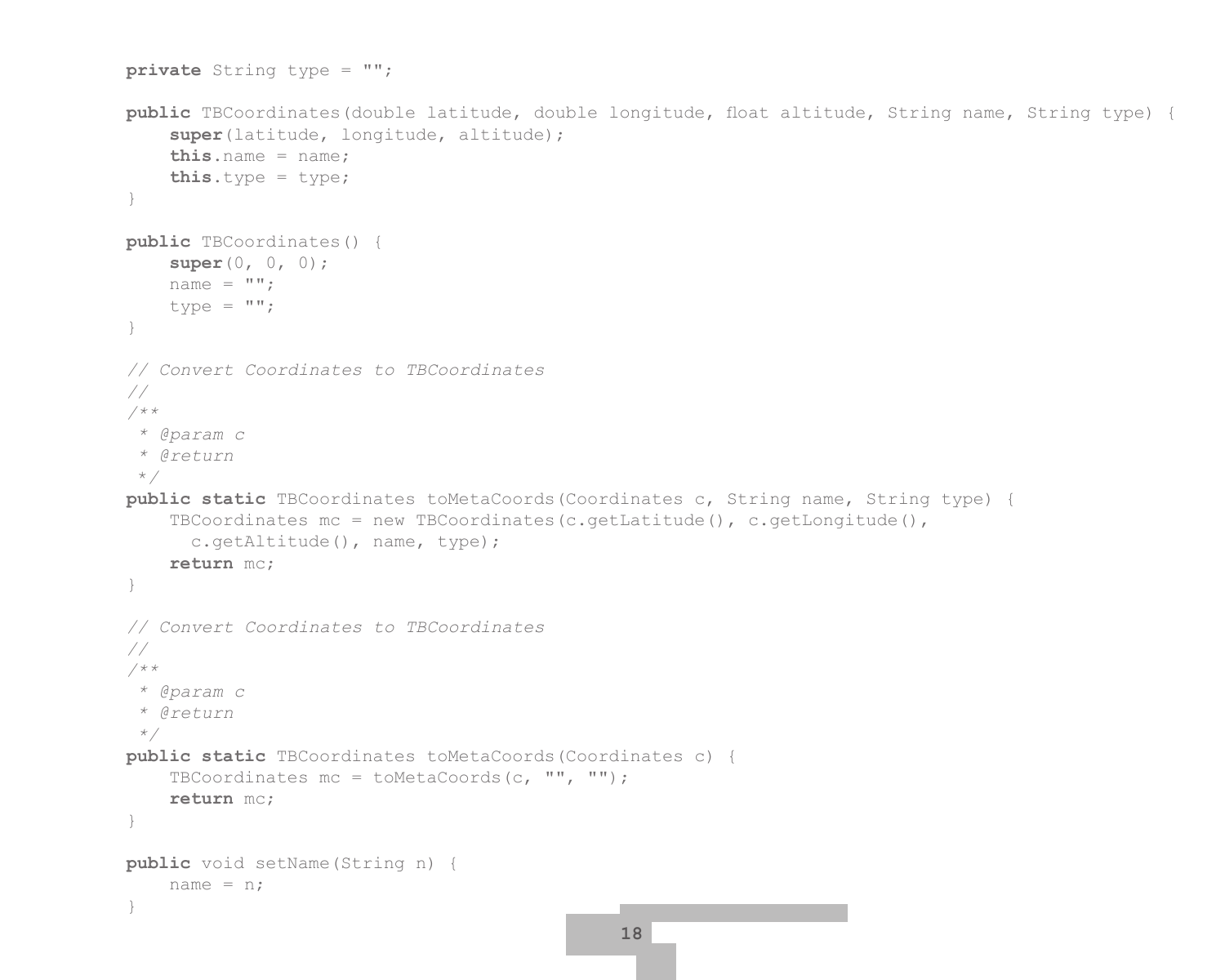```
 /** Set TBCoordinates type
      * e.g water station, safety beacon, etc.
      */
    public void setType(String t) {
        type = t;
\qquad \qquad \} public String getName() {
         return name;
 }
    public String getType() {
         return type;
 }
    /** Returns image pertaining to MetaCoordinate type
      */
    public Image getIcon() {
         Image icon = null;
         try {
             //System.out.println(this.getType());
             if (this.getType().toLowerCase().endsWith("water")) { 
             // matching "Water", "Drinking Water", "N Water...."
                 icon = Image.createImage("/img/water_icon_sm.png");
             } else if (this.getType().equalsIgnoreCase("beacon")) {
                 icon = Image.createImage("/img/beacon_icon_sm.png");
             } else if (this.getType().equalsIgnoreCase("city")) {
                 icon = Image.createImage("/img/generic_icon_sm.png");
             } else {
                 icon = Image.createImage("/img/generic_icon_sm.png");
 }
         } catch (IOException ioe) {
             System.err.println(ioe);
 }
         return icon;
\qquad \qquad \}
```
}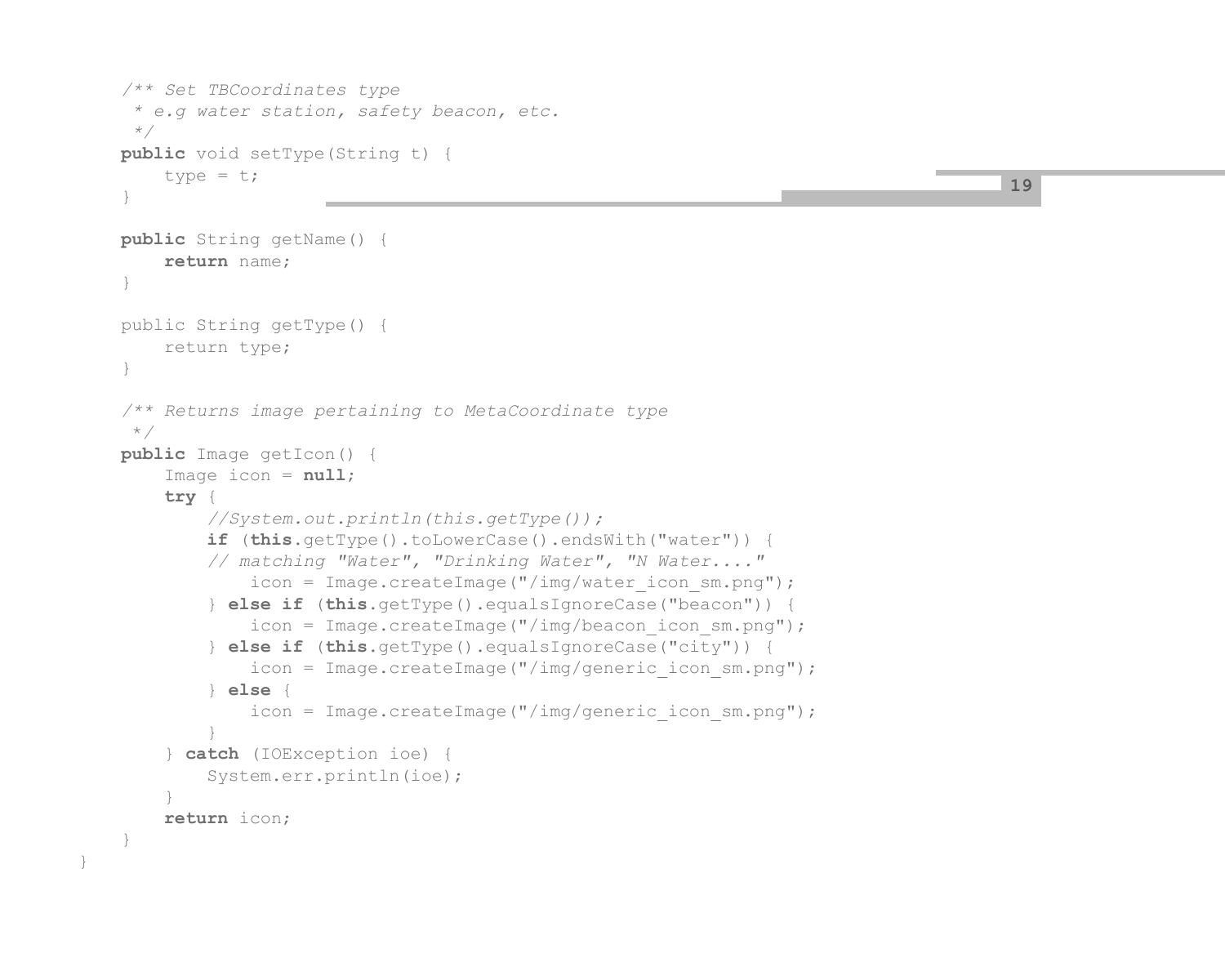*available at: http://sourceforge.net/p/walkingtoolsgpx/code/HEAD/tree/tbtool/src/edu/ucsd/ calit2/TransBorderTool/TBGpxParser.java*

*/*\* *WalkingtoolsGpx: XML, APIs, and Apps for Walking Artists Copyright (C) 2007-2012 Walkingtools project/b.a.n.g. lab UCSD*

 *This program is free software: you can redistribute it and/or modify it under the terms of the GNU Affero General Public License as published by the Free Software Foundation, either version 3 of the License, or (at your option) any later version.*

 *This program is distributed in the hope that it will be useful, but WITHOUT ANY WARRANTY; without even the implied warranty of MERCHANTABILITY or FITNESS FOR A PARTICULAR PURPOSE. See the GNU Affero General Public License for more details.*

 *You should have received a copy of the GNU Affero General Public License along with this program. If not, see <http://www.gnu.org/licenses/>.* \**/*

**package** edu.ucsd.calit2.TransBorderTool;

```
/* KXML APIs - http://kobjects.org/kxml/index.php
  * USE of the Kxml packages require the distribution of the following license
  * Copyright (c) 2002-2007 Stefan Haustein, Oberhausen, Rhld., Germany
  * 
  * Permission is hereby granted, free of charge, to any person obtaining a copy
  * of this software and associated documentation files (the "Software"), to deal
  * in the Software without restriction, including without limitation the rights
  * to use, copy, modify, merge, publish, distribute, sublicense, and/or
  * sell copies of the Software, and to permit persons to whom the Software is
  * furnished to do so, subject to the following conditions:
 * 
  * The above copyright notice and this permission notice shall be included in
  * all copies or substantial portions of the Software.
 * 
  * THE SOFTWARE IS PROVIDED "AS IS", WITHOUT WARRANTY OF ANY KIND, EXPRESS OR
  * IMPLIED, INCLUDING BUT NOT LIMITED TO THE WARRANTIES OF MERCHANTABILITY,
  * FITNESS FOR A PARTICULAR PURPOSE AND NONINFRINGEMENT. IN NO EVENT SHALL THE
```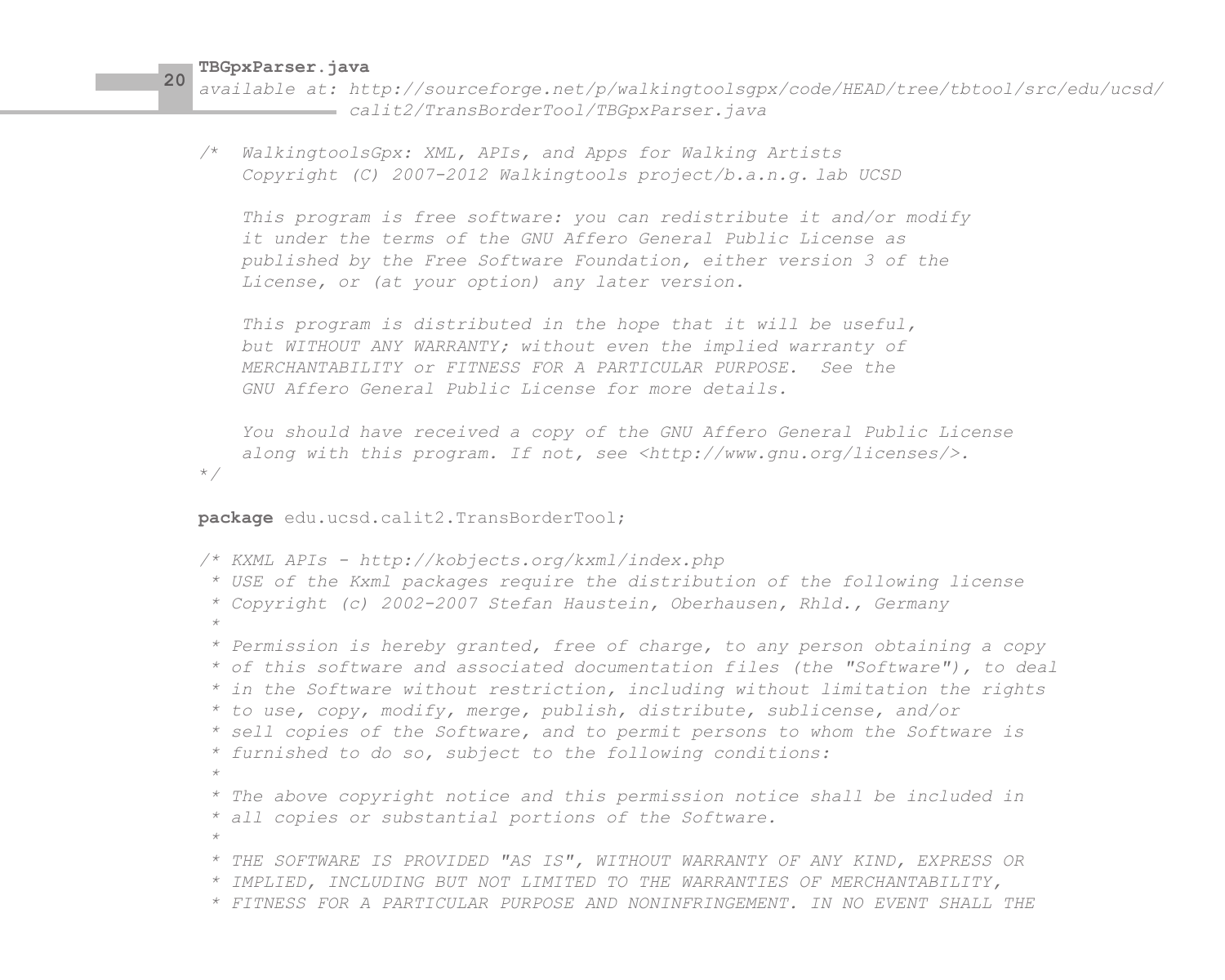```
 * AUTHORS OR COPYRIGHT HOLDERS BE LIABLE FOR ANY CLAIM, DAMAGES OR OTHER
     * LIABILITY, WHETHER IN AN ACTION OF CONTRACT, TORT OR OTHERWISE, ARISING
     * FROM, OUT OF OR IN CONNECTION WITH THE SOFTWARE OR THE USE OR OTHER DEALINGS
     * IN THE SOFTWARE. 
     */
   import org.kxml2.io.KXmlParser;
   import javax.microedition.io.HttpConnection;
   import javax.microedition.io.Connector;
   import java.io.InputStreamReader;
   import java.io.InputStream;
   import java.io.IOException;
   import org.xmlpull.v1.XmlPullParser;
   import org.xmlpull.v1.XmlPullParserException;
   /**
     * Objects of this class serve the narrow 
     * purpose of reading a .gpx file containing only waypoints. It was updated a great deal
     * as of version B3 to make it more robust-it should now handle any gpx file containing
     * waypoints, regardless of other junk in the file.
     * @author Jason Najarro and Brett Stalbaum
     * @version 0.5.5
     */
  public class TBGpxParser implements Runnable {
        /**
           * Load from resource
           */
        public static final int RES = 0;
        /**
           * Load from HTTP connection
          */
        public static final int HTTP = 1;
        private int type;
        private String filePath;
        private CoordinatesContainer coordsList = null;
        // parse states
        boolean open = false;
        boolean waypointOpen = false;
        boolean gotName = false;
        boolean gotSym = false;
21
```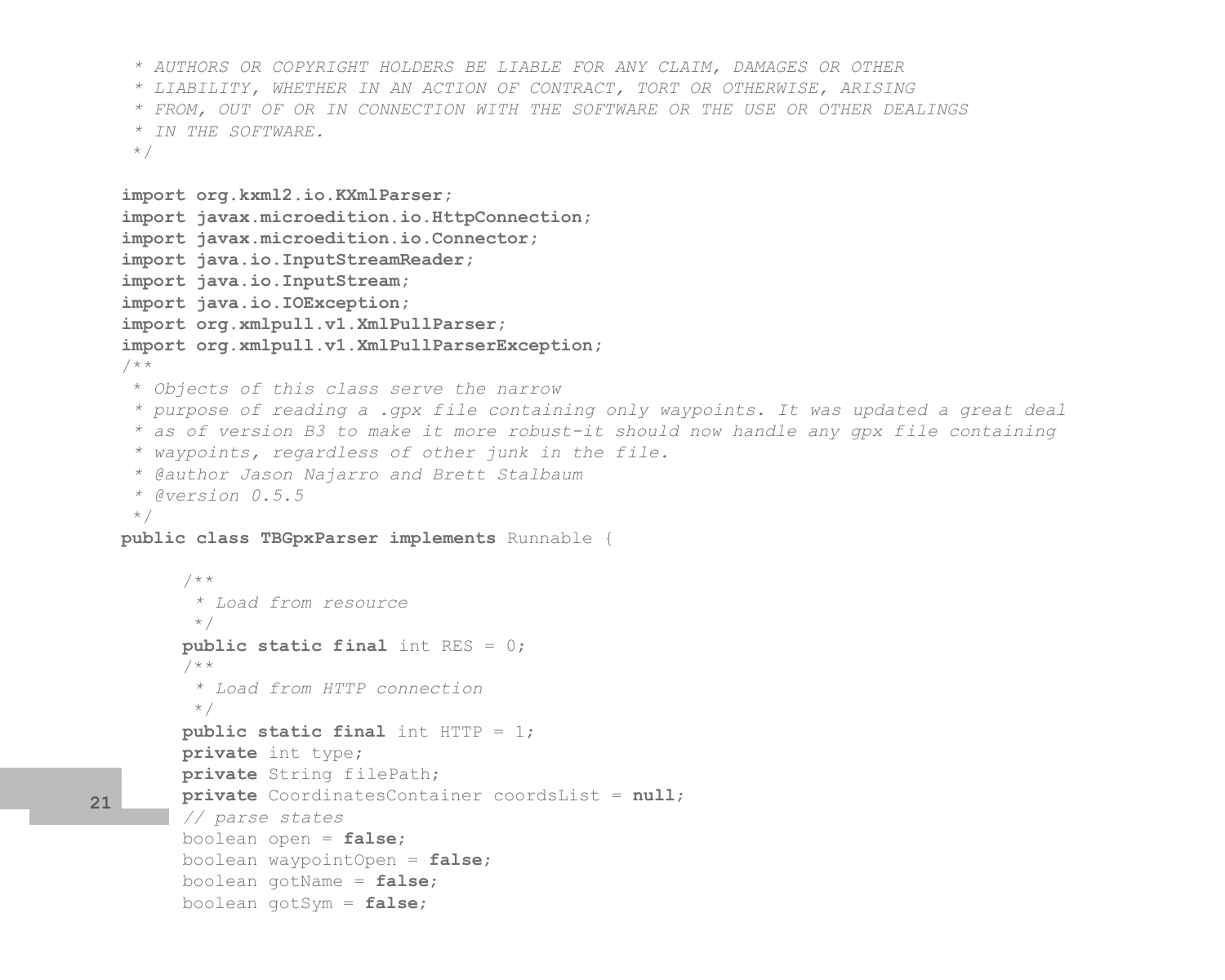```
String sym = "";
String name = "";
double lat = -1;
double lon = -1;
private boolean loading = true;
/** This constructor accepts a source type (see the static final values of this class) and a
     String
  * representing the file path or URL to the source location.
  * @param sourceType as of version beta 3, HTTP or RES
  * @param sourceLocation a file path or URL
  */
public TBGpxParser(int sourceType, String sourceLocation) {
       coordsList = new CoordinatesContainer();
       type = sourceType;
      filePath = sourceLocation;
      Thread t = new Thread(this);
      t.start();
}
/** This constructor accepts a source type (see the static final values of this class), a 
     String
  * representing the file path or URL to the source location, and a CoordinatesContainer if 
  * you have one.
  * @param sourceType as of version beta 3, HTTP or RES
  * @param sourceLocation a file path or URL
  * @param container a CoordinatesContainer, left out, this class will produce its own.
  */
public TBGpxParser(int sourceType, String sourceLocation, CoordinatesContainer container) {
       type = sourceType;
      filePath = sourceLocation;
       coordsList=container;
      Thread t = new Thread(this);
      t.start();
}
/** returns true if objects of this class are busy loading the file
  * @return true if still loading
  */
```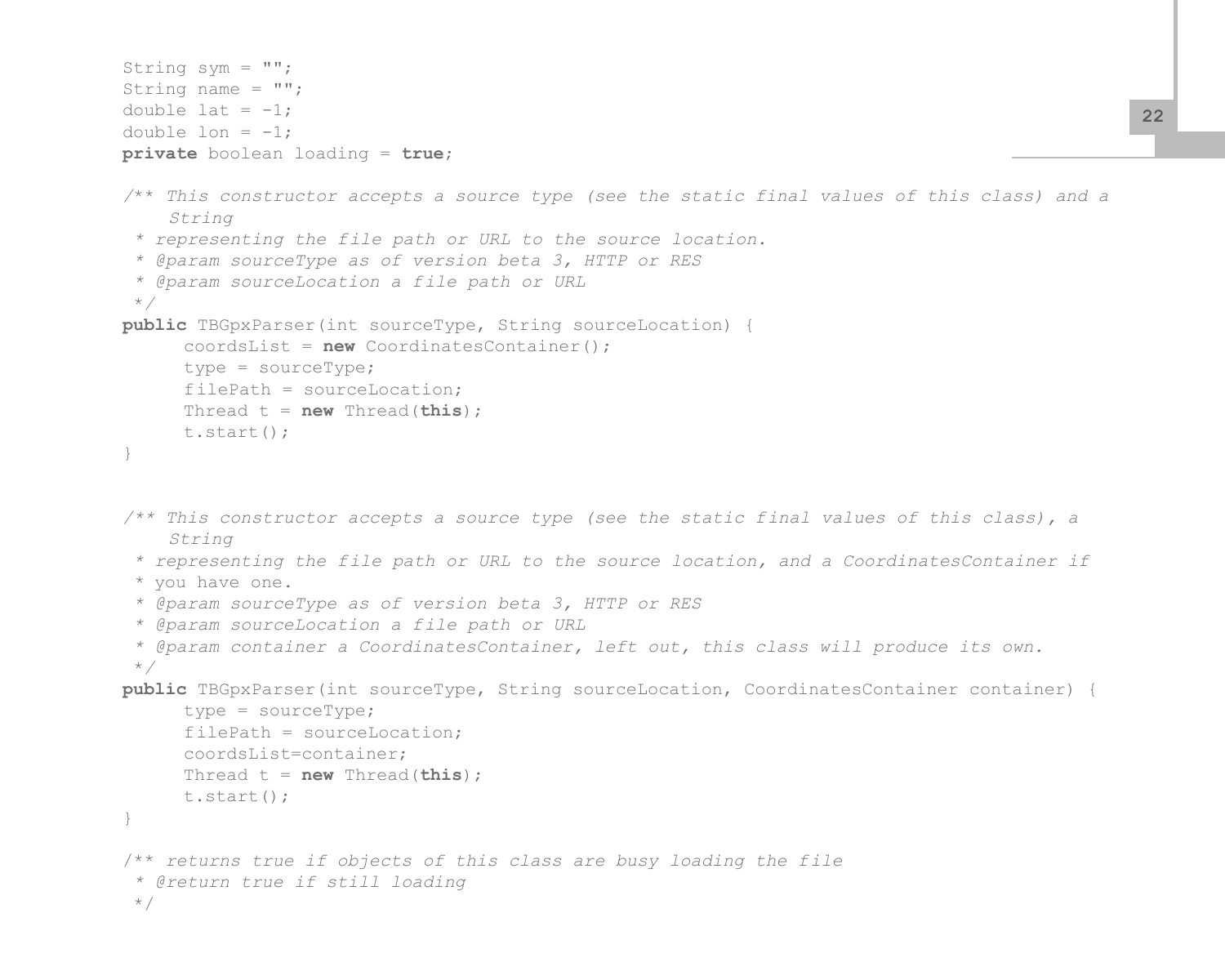```
public boolean loading() {
            return loading;
     }
     public void run(){
            try {
                 KXmlParser parser = new KXmlParser();
                if(type==HTTP) {
                       //Open http connection
                      HttpConnection httpConnection = (HttpConnection) Connector.open(filePath);
                       //Initilialize XML parser
                      parser.setInput(new InputStreamReader(httpConnection.openInputStream()));
                  }else if(type==RES){
                       InputStream GPXInStream = null;
                       //System.out.println(filePath);
                       GPXInStream = this.getClass().getResourceAsStream(filePath);
                       //Initilialize XML parser
                       parser.setInput(new InputStreamReader(GPXInStream));
 }
                  //System.out.println("calling parse");
                 parseGPXData(parser);
            }catch (Exception e) {
                 //e.printStackTrace ();
                 //System.out.println("Error:");
                 //System.out.println(e.toString ());
                 return;
 }
            loading = false;
     }
     /* Completely rebuilt this part on May 10, 2008, in order to make the class
     * more robust. Before it assumed that certain elements would be contained in 
     * a particular order, without any intervening xml tags that might be added
     * by various applications. (Such as G7towin, which produced gpx files that 
     * this class threw up on.) I tried to make it more robust by looking for tags
       23
```
*\* and accepting their data if they contained "wpt" data, and just ignoring \* anything else it finds. Brett.*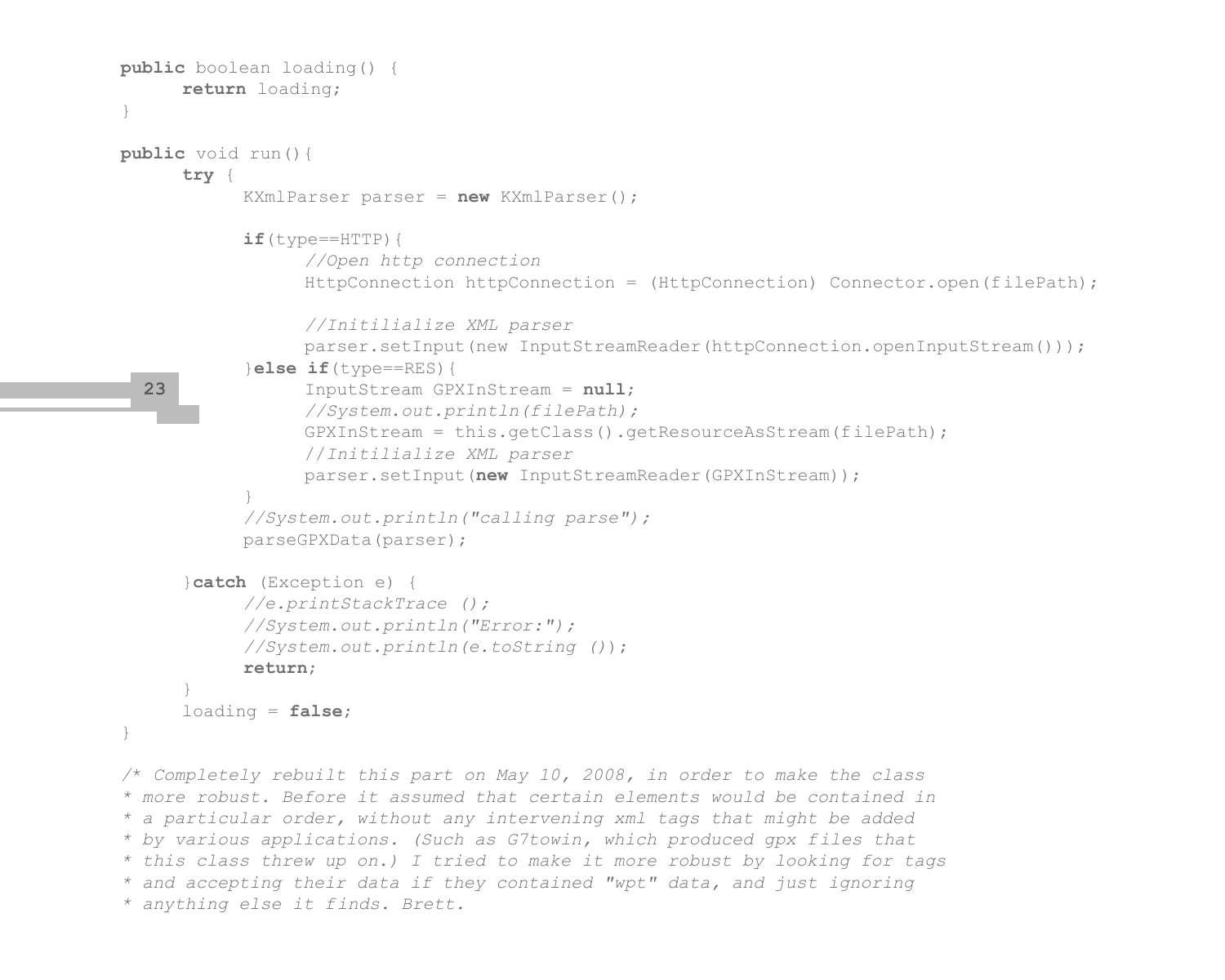```
*/
     private void parseGPXData(KXmlParser parser) throws IOException {
           try{
                parser.nextTag();
                if (parser.getEventType() != XmlPullParser.END_DOCUMENT) open = true;
                while (open) {
 /*
                      // elegant testing!
                     int tabs = parser.getDepth();
                      StringBuffer buf = new StringBuffer();
                     for (int i = 0; i < tabs; i++ ) {
                           buf.append("\t*");
 }
                     */
                      // parsing the Start tags has all the stuff we care about
                     if (parser.getEventType() == XmlPullParser.START_TAG) {
                           String currentName = parser.getName();
                           //System.out.println(buf.toString() + currentName);
                          if (currentName.equals("wpt")) {
                                 lat = Double.parseDouble(parser.getAttributeValue(0));
                               lon = Double.parseDouble(parser.getAttributeValue(1));
                                waypointOpen = true;
 }
                           if (waypointOpen && currentName.equals("sym")) {
                                 parser.next();
                                 sym = new String(parser.getText());
                                 gotSym = true;
 }
                          if (waypointOpen && currentName.equals("name")) {
                                parser.next();
                                 name = new String(parser.getText());
                                 gotName = true;
 }
                          if (waypointOpen && gotSym && gotName) {
                                 //System.out.println("*** " + name + " " + sym);
                                 String localName = new String(name.toCharArray());
                                String localSym = new String(sym.toCharArray());
                                 //System.out.println("*** " + localName.hashCode() + " " + lo
                                  //calSym.hashCode());
                                 TBCoordinates wp = new TBCoordinates(lat, lon, 0, localName,
```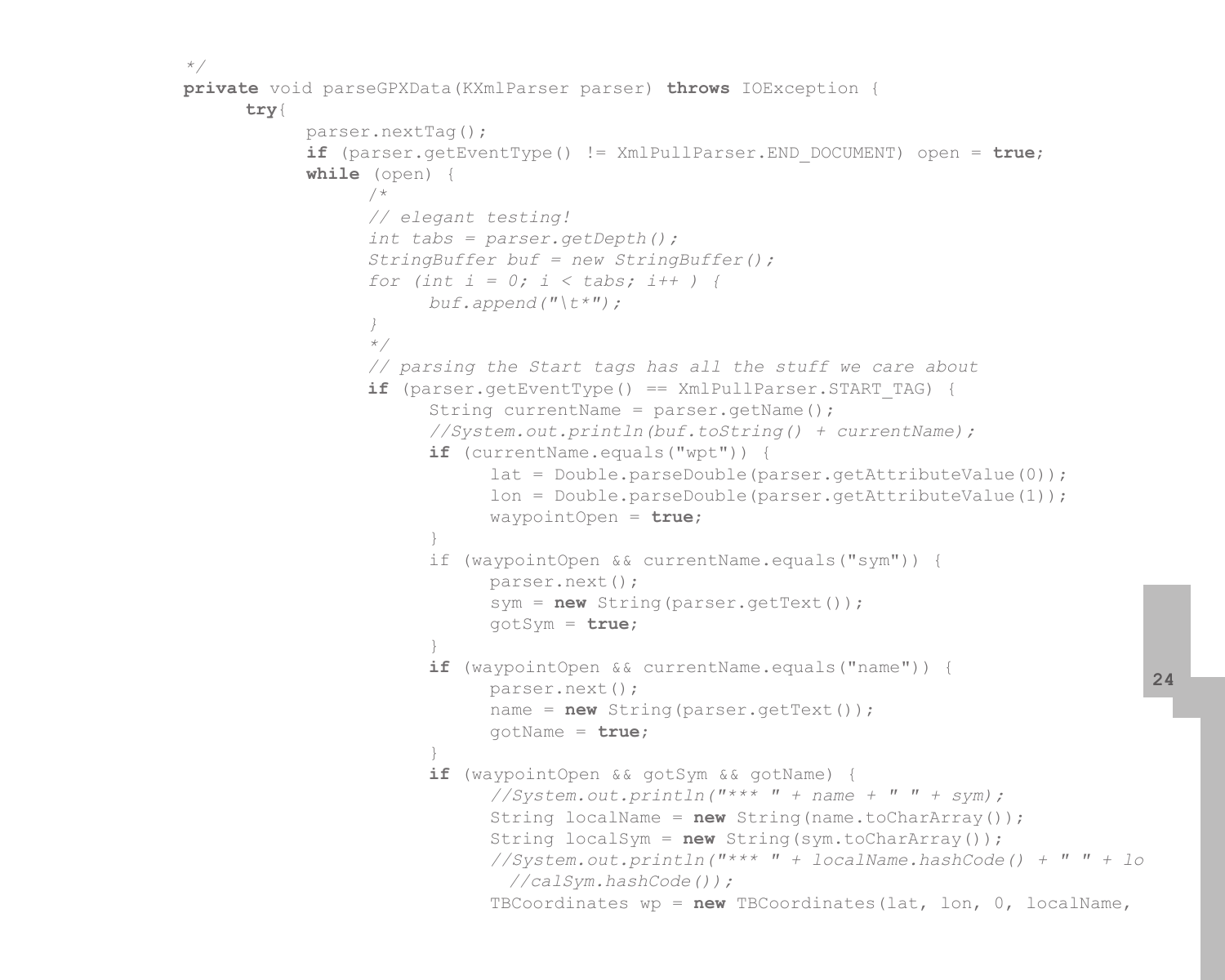```
 localSym);
                       waypointOpen = false;
                       gotSym = false;
                       gotName = false;// Add MetaCoordinate to CoordinatesContainer
                       //System.out.println(wp.getLatitude() + " "+ wp.getLongitude() + " "
                         //+ wp.getName() + " " + wp.getType());
                       coordsList.put(localName, wp);
                      //System.out.println(coordsList.hashCode() + " " 
                         //+ coordsList.size());
 }
                  //System.out.println(buf.toString() + waypointOpen + " " + gotName + " " + 
                    //gotSym);
                 parseGPXData(parser);
 }
            parser.nextTag();
     }
     // we are at an end tag
     //System.out.println("got out");
}catch(XmlPullParserException xe){
      //xe.printStackTrace();
     return; // not so great, but there seems to be no other choice
}
     /** Returns the CoordinantsContainter
       * @return the CoordinatesContainer representing the coordinates
       */
     public CoordinatesContainer getCoordsContainer(){
            //System.out.println("getCoordsContainer() " + coordsList.hashCode());
            return coordsList;
     }
```
}

**25**

}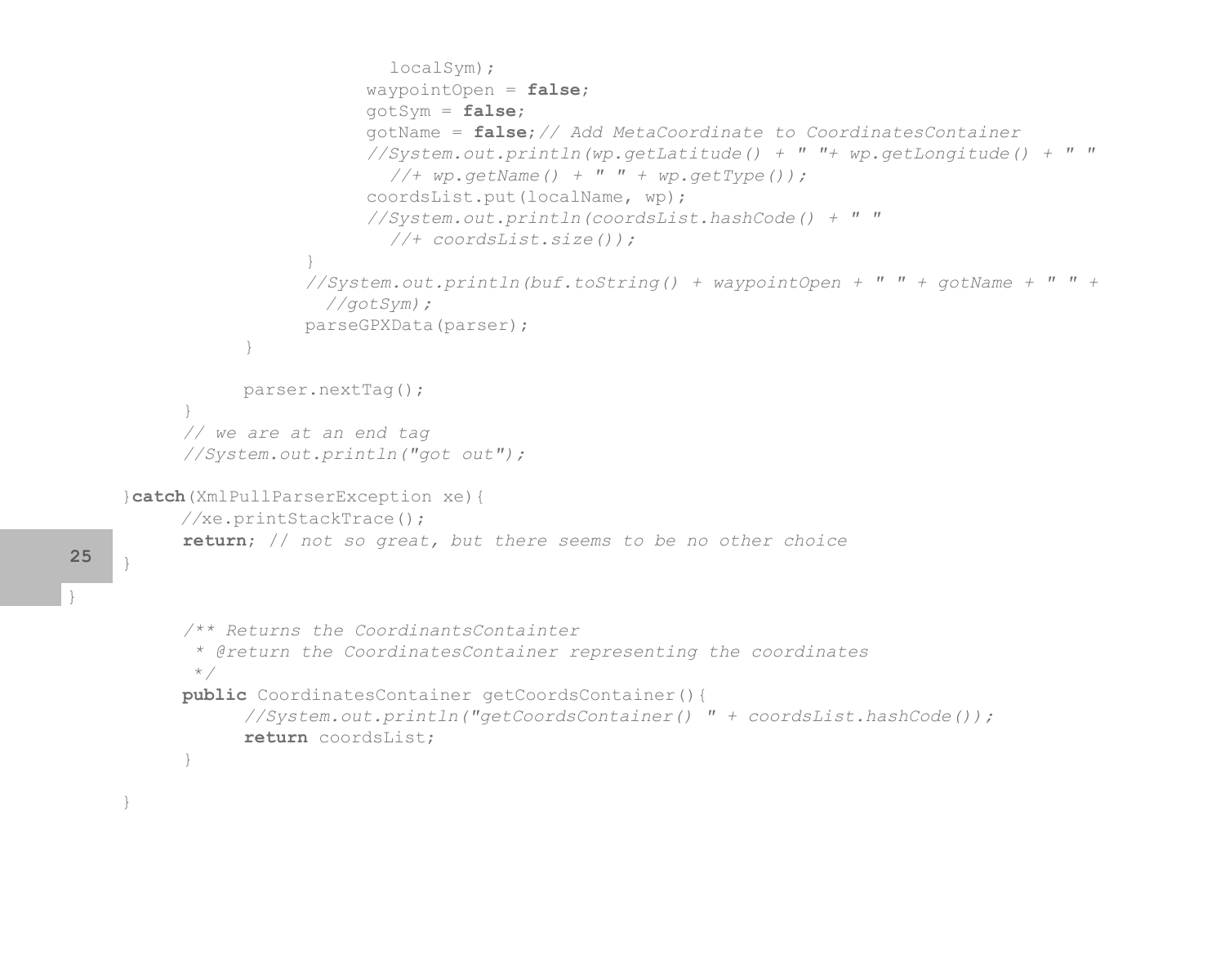### **TBMIDlet.java**

*available at: http://sourceforge.net/p/walkingtoolsgpx/code/HEAD/tree/tbtool/src/edu/ucsd/ calit2/TransBorderTool/TBMIDlet.java*

*/*\* *WalkingtoolsGpx: XML, APIs, and Apps for Walking Artists Copyright (C) 2007-2012 Walkingtools project/b.a.n.g. lab UCSD*

 *This program is free software: you can redistribute it and/or modify it under the terms of the GNU Affero General Public License as published by the Free Software Foundation, either version 3 of the License, or (at your option) any later version.*

 *This program is distributed in the hope that it will be useful, but WITHOUT ANY WARRANTY; without even the implied warranty of MERCHANTABILITY or FITNESS FOR A PARTICULAR PURPOSE. See the GNU Affero General Public License for more details.*

 *You should have received a copy of the GNU Affero General Public License along with this program. If not, see <http://www.gnu.org/licenses/>.*

*\*/*

*// note: good idea to extend the dowsing interface to include (or redirect users) // to sites that are within 500 meters.*

**package** edu.ucsd.calit2.TransBorderTool;

```
import edu.ucsd.calit2.TransBorderTool.international.*;
import javax.microedition.MIDlet.*;
import javax.microedition.lcdui.*;
import javax.microedition.location.*;
import java.io.*;
import java.util.*;
import javax.microedition.media.*;
import net.walkingtools.javame.util.AudioArrayPlayer;
/**
  * @author Brett Stalbaum and Jason Najarro
  * @version 0.5.5
  */
```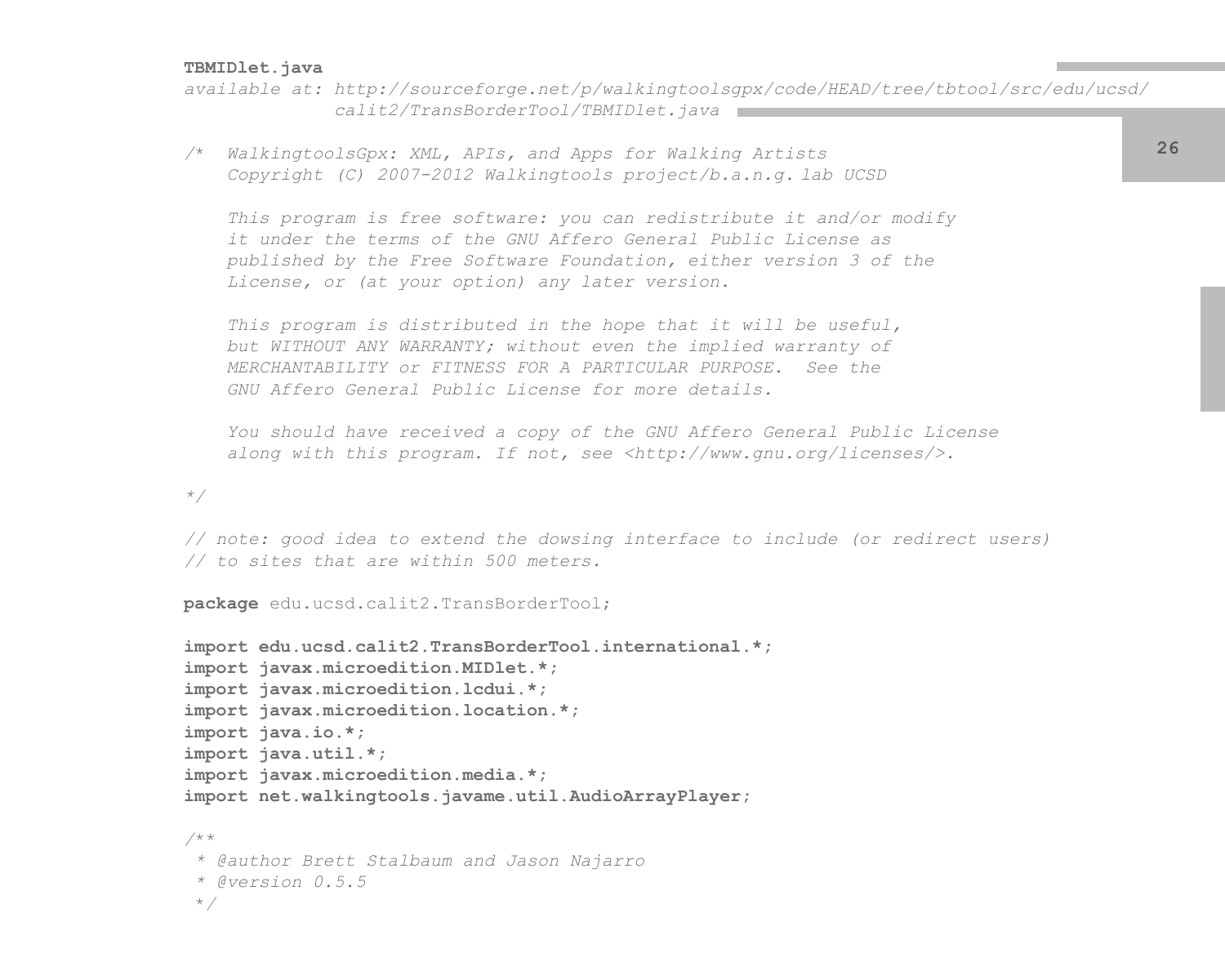**public class TBMIDlet extends** MIDlet **implements** DowsingCompassListener, CommandListener {

```
 private Display display = null;
 // current displayable will normally be the tbDowsingCompass, but if expired, an alert.
 private DowsingCompass tbDowsingCompass = null;
 private Vector nearbyWPList = null;
 private static final int SEARCH_DISTANCE = 10000; // 10K
 private List targetList = null;
 private Alert arrivedAlert = null;
 private Alert waypointAheadAlert = null;
 private Alert expired = null;
 private boolean isExpired = false;
 private Alert expirationWarning = null;
 private boolean expireWarning = false;
 private Alert startUpDisplay = null;
 private boolean startUpAlert = false;
 private Alert noNearbyWaypoints = null;
 private Alert minimalistInfoAlert = null;
 private Command exit = null;
 private Command ignore = null;
 private Command cancel = null;
 private Command listNearbyWPs = null;
 private Command setTargetManual = null;
 private Command setTargetAuto = null;
 private AudioTimer audioTimer = null;
 // private String URL = "http://internetjunkee.com/transborder/GPScourseFinal.gpx";
 private LocationProvider lp = null;
 private TBCoordinates aheadCoords = null;
 // using only one audio player for two kinds of sound. The first is the
 // poems, the second is the Audio UI elements
 private static final String[] audioStrings = {
   "1-GAIN_04-02.wav", "2-GAIN_02-03.wav", "2-GAIN_03-01.wav", 
   "3-GAIN_01.wav", "3-GAIN_02-02.wav", "5-GAIN_02-07.wav", 
   "6-GAIN_04-02.wav", "7-GAIN_02-03.wav", "7-GAIN_03-01.wav", 
   "8-GAIN_01.wav", "8-GAIN_02-02.wav", "10-GAIN_02-07.wav", 
   "11-GAIN_04-02.wav", "12-GAIN_02-03.wav", "12-GAIN_03-01.wav", 
   "13-GAIN_01.wav", "13-GAIN_02-02.wav", "15-GAIN_02-07.wav", 
   "16-GAIN_04-02.wav", "17-GAIN_02-03.wav", "17-GAIN_03-01.wav", 
   "18-GAIN_01.wav", "18-GAIN_02-02.wav", "20-GAIN_02-07.wav", // 24 poems
   "arriving.wav", "expiration.wav", "expired.wav", "found.wav", // AudioUI
```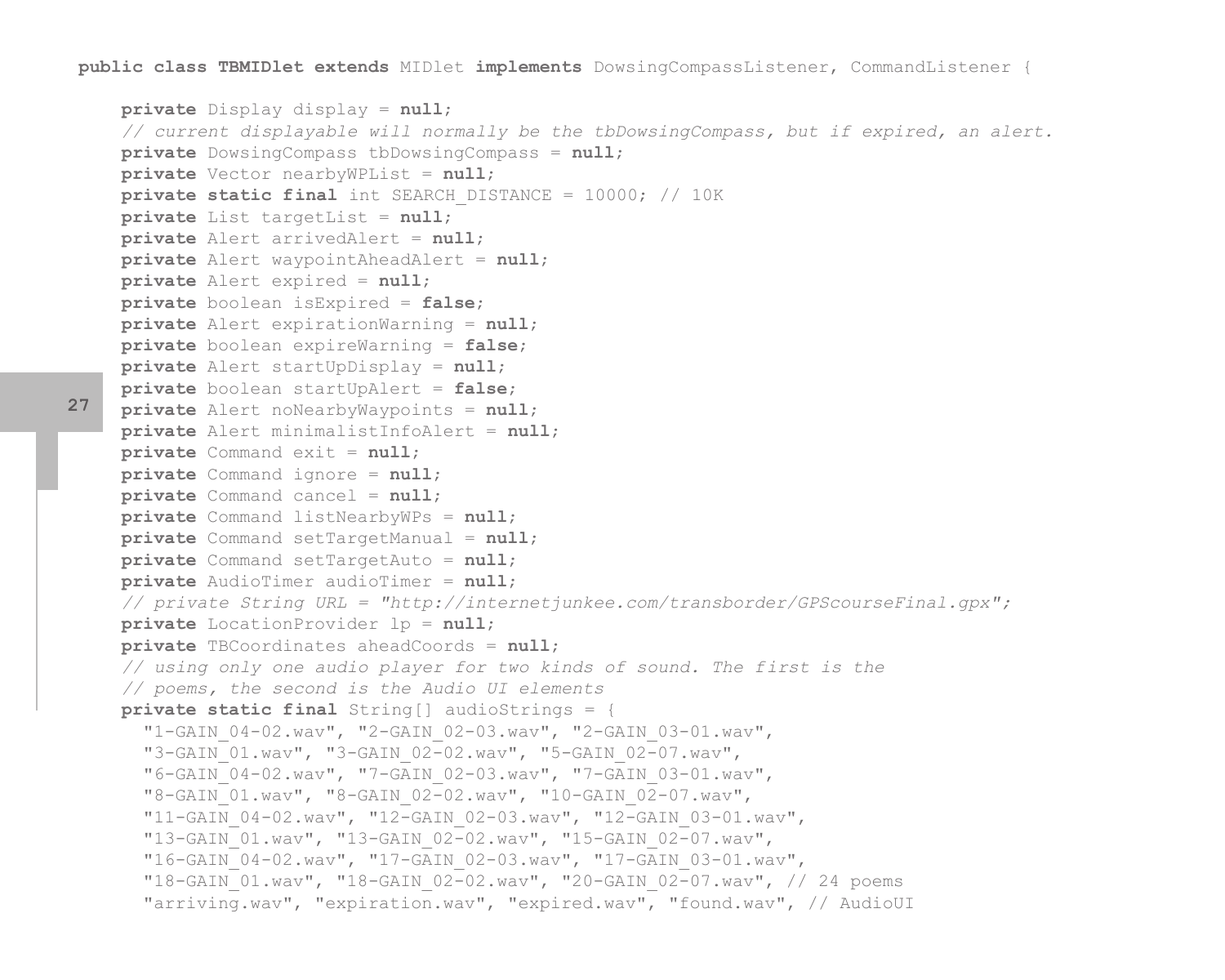```
 "lowgps.wav", "move.wav", "nosites.wav", "pointing.wav", // AudioUI 
      "read.wav", "searching.wav", "startup.wav", "beep.wav" // AudioUI
    };
   private static final int NUMBER OF POEMS = 24;
    private boolean running = false;
    private boolean navigating = false;
    // if the MIDlet is getting an update
    // interval which is adequate for
    // dymanic navigation, dynamicNavigation should be true
    private boolean dynamicNavigation = false;
    private Ticker minimalistTicker = null;
    private net.walkingtools.international.Translation translation = null;
    private AudioArrayPlayer audioPlayer = null;
    private byte moveWarningEnervator = 1;
    /**
      * Constructor for a TransBorderMIDlet
     */
    public TBMIDlet() {
        // load the translation
        translation = Translation.loadTranslation(getAppProperty("language"));
        // get the display
        if (display == null) {
            display = Display.getDisplay(this);
 }
        // test value for jad file... can delete
        //System.out.println(System.currentTimeMillis()+1000*60*60*24*8);
        // set up the test alert first (for debugging on phone)
        exit = new Command(translation.translate("Exit"), Command.EXIT, 0);
        // get the gpx file
        String gpxFile = this.getAppProperty("GPXFile");
       tbDowsingCompass = new DowsingCompass(gpxFile); int width = tbDowsingCompass.getWidth();
        Image errorImage = null;
        Image tbImage = null; 28
```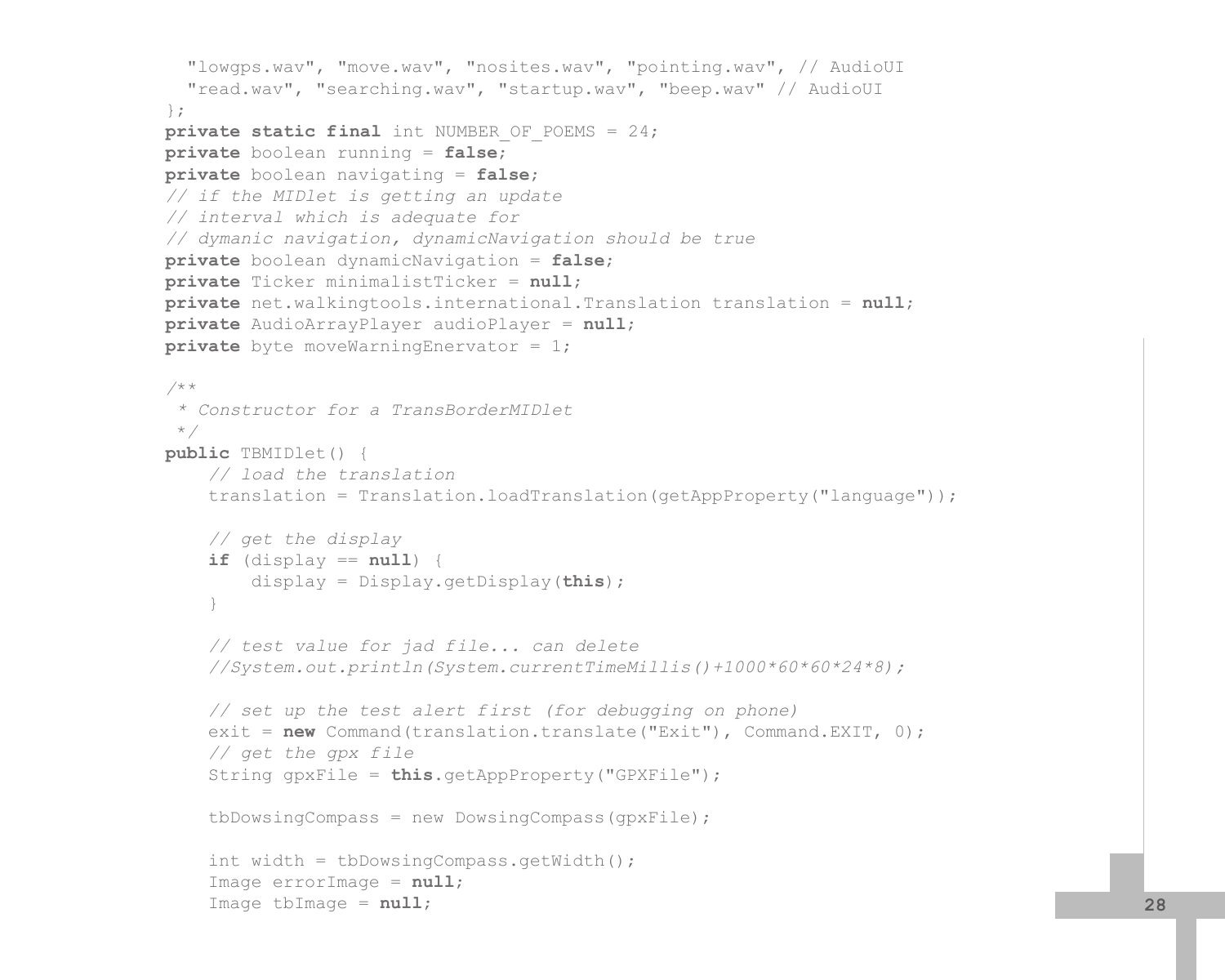```
if (width < 150) {
            errorImage = loadImage("error sm.png");
            tbImage = loadImage("tb sm.pnq");
         } else {
             errorImage = loadImage("error.png");
             tbImage = loadImage("tb.png");
 }
        // first, validate the expiration value
       ignore = new Command(translation.translate("Ignore"), Command.CANCEL, 0);
        String expirationDate = this.getAppProperty("Expiration-Date");
        long exp = Long.parseLong(expirationDate);
         if (exp <= System.currentTimeMillis()) {
             expired = new Alert(translation.translate("Data expired"),
                     translation.translate("The data is expired, 
                       TBTool is not safe to use."),
                     errorImage,
                     AlertType.ERROR);
             expired.setTimeout(Alert.FOREVER);
            expired.addCommand(exit);
            expired.addCommand(ignore);
             expired.setCommandListener(this);
             isExpired = true;
         } else if (exp <= System.currentTimeMillis() + 
            (1000 * 60 * 60 * 24 * 7) ) { // 7 day warning
            Date date = new Date(exp);
             expirationWarning = new Alert(translation.translate("Expiration Warning"),
                    translation.translate("\nThe data will expire on:\n") + date.toString() +
                     translation.translate("\nTransborder Immigrant Tool\
                       nEDT/BANGLAB/CRCA/CALIT2/VISARTS/UCSD\n\n"),
                     errorImage,
                     AlertType.WARNING);
            expirationWarning.addCommand(ignore);
            expirationWarning.setTimeout(15000);
             expirationWarning.setCommandListener(this);
             expireWarning = true;
        } else {
            Date date = new Date(exp);
             startUpDisplay = new Alert(translation.translate
```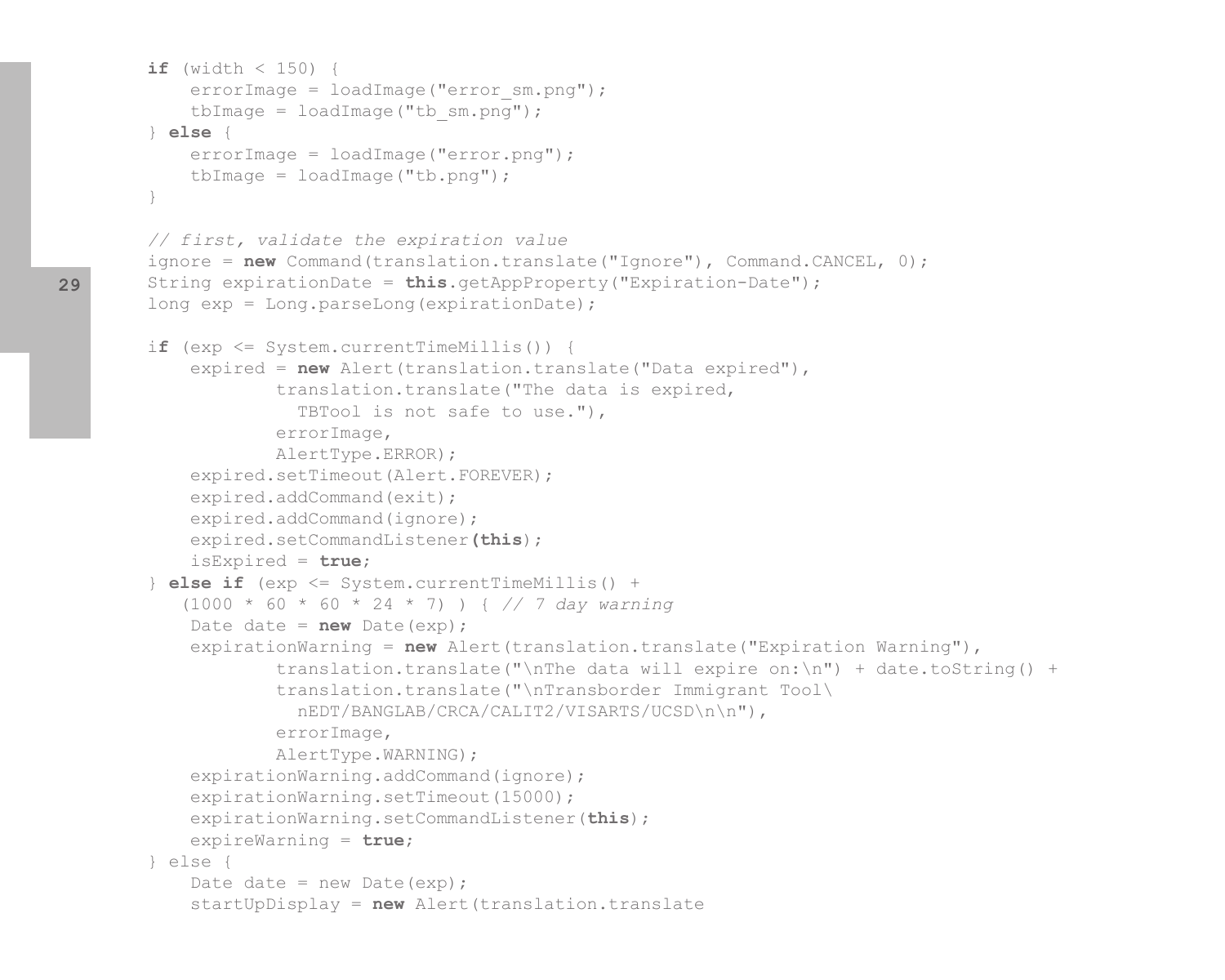```
 ("Transborder Immigrant Tool"),
                     translation.translate("\nExpires: ") + date.toString() +
                     translation.translate("\nTransborder Immigrant Tool\
                       nEDT/BANGLAB/CRCA/CALIT2/VISARTS/UCSD\n\n"),
                     tbImage,
                     AlertType.INFO);
             startUpDisplay.addCommand(ignore);
             startUpDisplay.setTimeout(10000);
             startUpDisplay.setCommandListener(this);
             startUpAlert = true;
 }
        noNearbyWaypoints = new Alert(translation.translate("No Nearby Points"),
                 translation.translate("There are no sites within ") +
                (int) ((SEARCH DISTANCE / 1000.0) + .5) + translation.translate(" Kilometers."),
                 tbImage,
                 AlertType.WARNING);
        noNearbyWaypoints.addCommand(ignore);
        noNearbyWaypoints.setTimeout(10000);
        noNearbyWaypoints.setCommandListener(this);
        minimalistInfoAlert = new Alert(translation.translate("Minimal Mode"),
                 "",
                 tbImage,
                 AlertType.WARNING);
        minimalistInfoAlert.addCommand(ignore);
        minimalistInfoAlert.setTimeout(Alert.FOREVER);
        minimalistInfoAlert.setCommandListener(this);
        nearbyWPList = new Vector();
         cancel = new Command(translation.translate("Cancel"), Command.CANCEL, 0);
       listNearbyWPs = new Command(translation.translate("Find"), Command.SCREEN, 1);
       setTargetManual = new Command(translation.translate("Select"), Command.SCREEN, 1);
       setTargetAuto = new Command(translation.translate("Set Target"), Command.SCREEN, 1);
        /* through a lot of tedious testing, I discovered that these
```

```
 constructors of the TextFields were throwing an IllegalArgumentException
```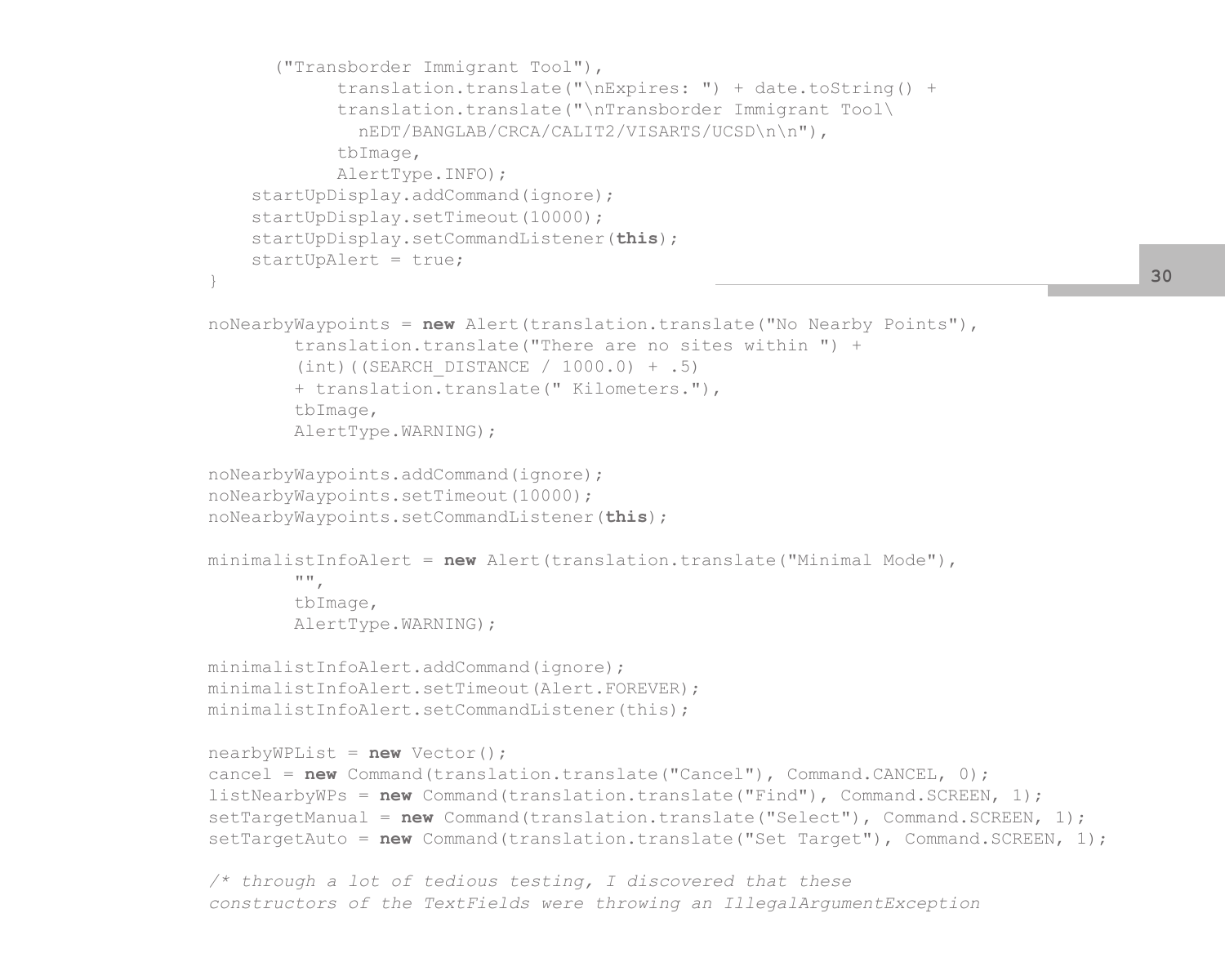*when using TextField.DECIMAL or TextField.NUMERIC constraints. The following is from the javadoc. It seems not to contradict the use of TextField.DECIMAL or NUMERIC given that I was setting the forms to a decimal/numeric value... hmmmmm... this must be an issue in iden implementation.*

```
 "Some constraints, such as DECIMAL, require the implementation to
 perform syntactic validation of the contents of the text object.
 The syntax checking is performed on the actual contents of the text
 object, which may differ from the displayed contents as described
 above. Syntax checking is performed on the initial contents passed
 to the constructors, and it is also enforced for all method calls
 that affect the contents of the text object. The methods and
 constructors throw IllegalArgumentException if they would result
 in the contents of the text object not conforming to the required
 syntax."
```

```
 */
```

```
 tbDowsingCompass.addCommand(exit);
 tbDowsingCompass.addCommand(listNearbyWPs);
 tbDowsingCompass.setCommandListener(this);
 tbDowsingCompass.addNavigatorListener(this);
```

```
 targetList = new List(translation.translate("Select a Target"), List.IMPLICIT);
 targetList.addCommand(cancel);
 targetList.addCommand(setTargetManual);
 targetList.setCommandListener(this);
```

```
 waypointAheadAlert = new Alert(translation.translate("Site Ahead!"),
         translation.translate("Site Ahead!"),
         tbImage, AlertType.INFO);
 waypointAheadAlert.setTimeout(Alert.FOREVER);
 waypointAheadAlert.addCommand(ignore);
 waypointAheadAlert.addCommand(setTargetAuto);
 waypointAheadAlert.setCommandListener(this);
```

```
 arrivedAlert = new Alert(translation.translate("Arrived at Site"),
         translation.translate("Arrived at Site"),
         tbImage, AlertType.INFO);
 arrivedAlert.setTimeout(Alert.FOREVER);
 arrivedAlert.addCommand(ignore);
```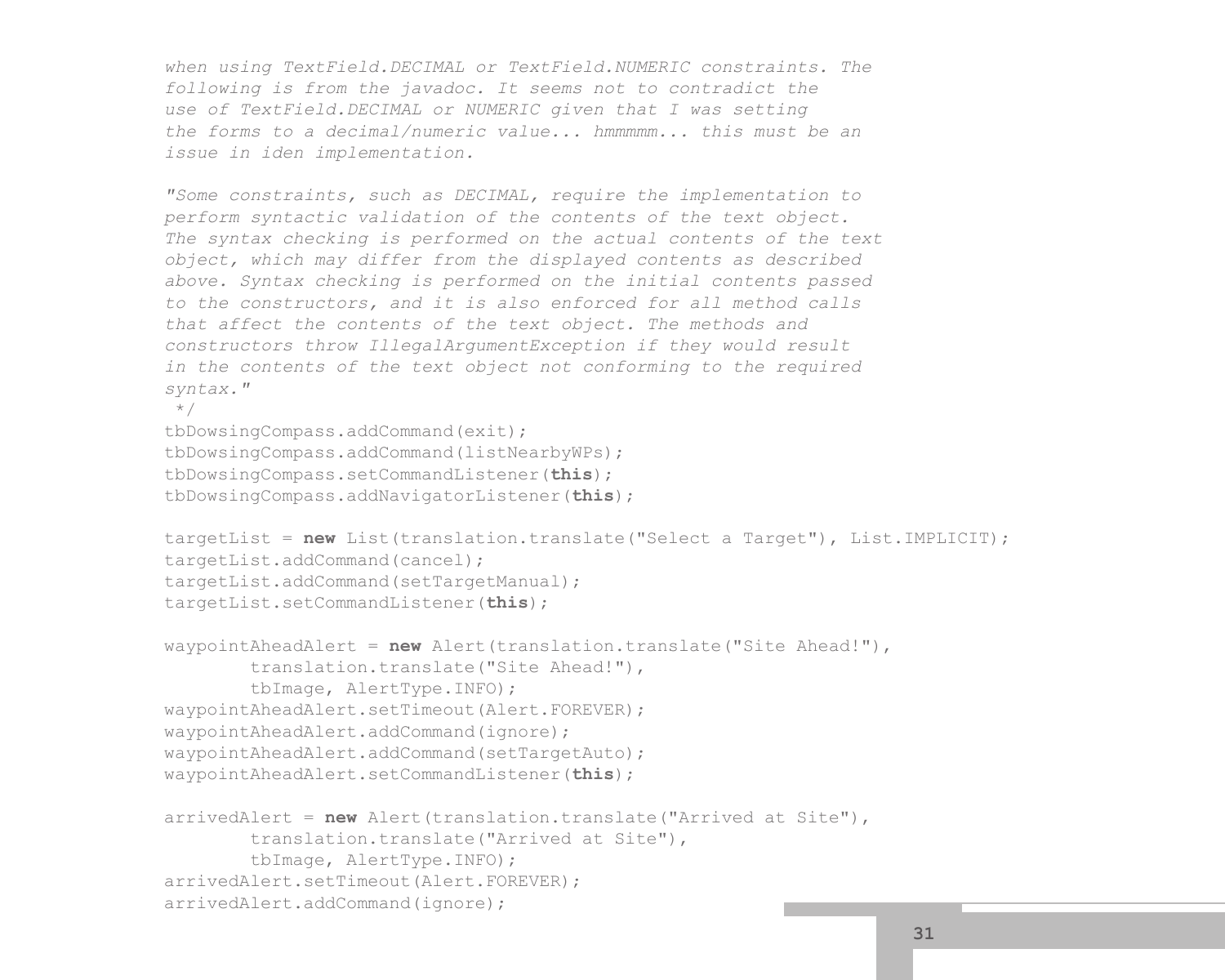```
 arrivedAlert.setCommandListener(this);
        minimalistTicker = new Ticker(
                     translation.translate("Minimal or no GPS signal. 
                       Alert will give direction and distance information if possible.")
\frac{1}{r} dynamicNavigation = true;
           // assume active navigation at startup of gps to give it a chance to fix
        // set up location provider
        // Set criteria for selecting a location provider:
        // accurate to 50 meters horizontally
        try {
            Criteria cr = new Criteria();
             cr.setHorizontalAccuracy(50);
            // we can set other criteria that we require
             cr.setSpeedAndCourseRequired(true);
             cr.setPreferredResponseTime(2000);
            cr.setAltitudeRequired(true);
             try {
                 // Get an instance of the provider
                 lp = LocationProvider.getInstance(cr);
             } catch (LocationException e) { // if this happens, lp could not get a location
                 display.setCurrent(new Alert(translation.translate
                   ("Exception on getting location provider"),
                         translation.translate("Exception on getting location provider")
                          + ':' + e.toString(),
                         null,
                         AlertType.INFO));
 }
            // register this with the location listener
            // the second argument is the interval. -1 is a fag that says,
            // "whatever works best for you"
            // the third arg is the timeout, or, how many seconds past the 
            // interval defned in arg 2
            // the provider should wait before it returns an invalid Location
            // the fourth is the maxAge of a valid location. 
            // The provider may provide a valid location
            // in lieu of a current location as long as it is not older than this.
             lp.setLocationListener(tbDowsingCompass, 2, 2, 2);
         } catch (SecurityException se) {
```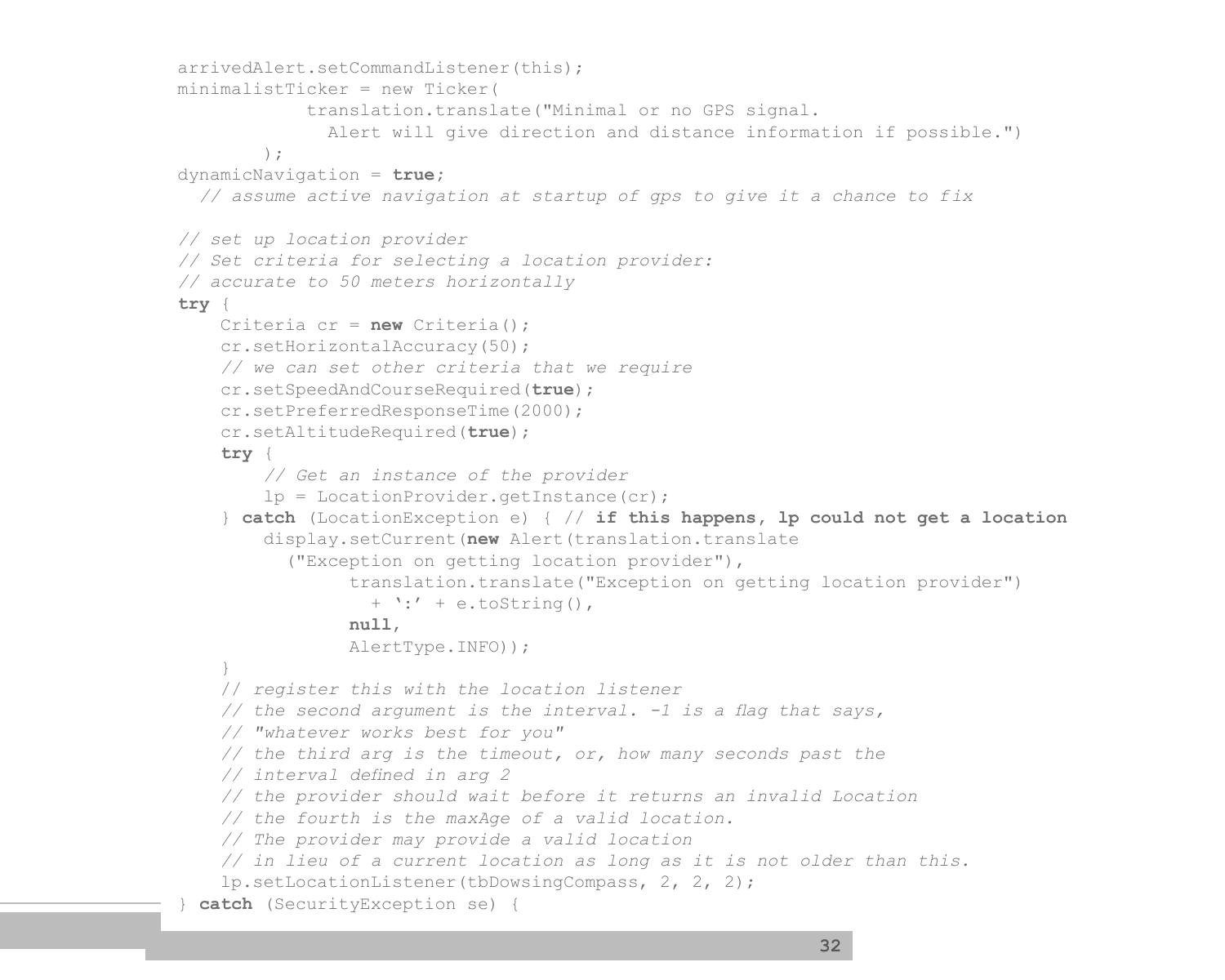```
 Alert noLocationService = new Alert(translation.translate
              ("TBtool requires location"),
                     translation.translate("The Transborder Immigrant Tool 
                       needs access to location services.") +
                     translation.translate("Try answering \"Yes\" 
                      on startup to grant TBtool access."),
                     errorImage,
                     AlertType.INFO);
             noLocationService.setTimeout(Alert.FOREVER);
             noLocationService.addCommand(exit);
             noLocationService.setCommandListener(this);
            display.setCurrent(noLocationService);
 }
     }
    protected void startApp() throws MIDletStateChangeException {
        // get the display
        if (display == null) {
             display = Display.getDisplay(this);
 }
        // this thread to randomly play audio file
         try {
             audioPlayer = new AudioArrayPlayer("audio", audioStrings, true); 
             // true, in audio cueing mode
             //InputStream in = getClass().getResourceAsStream("/audio/beep.wav");
             audioTimer = new AudioTimer();
             running = true;
             audioTimer.start(); // start audio thread
         } catch (IOException e) {
             Alert bailOnAudioException = new Alert(translation.translate
              ("Could not load audio"),
                     translation.translate("Could not load audio"),
                    loadImage("error sm.png"),
                     AlertType.INFO);
             bailOnAudioException.setTimeout(Alert.FOREVER);
             bailOnAudioException.addCommand(exit);
            display.setCurrent(bailOnAudioException);
         } catch (MediaException e) {
             Alert bailOnAudioException = new Alert(translation.translate
                                                                                 33
```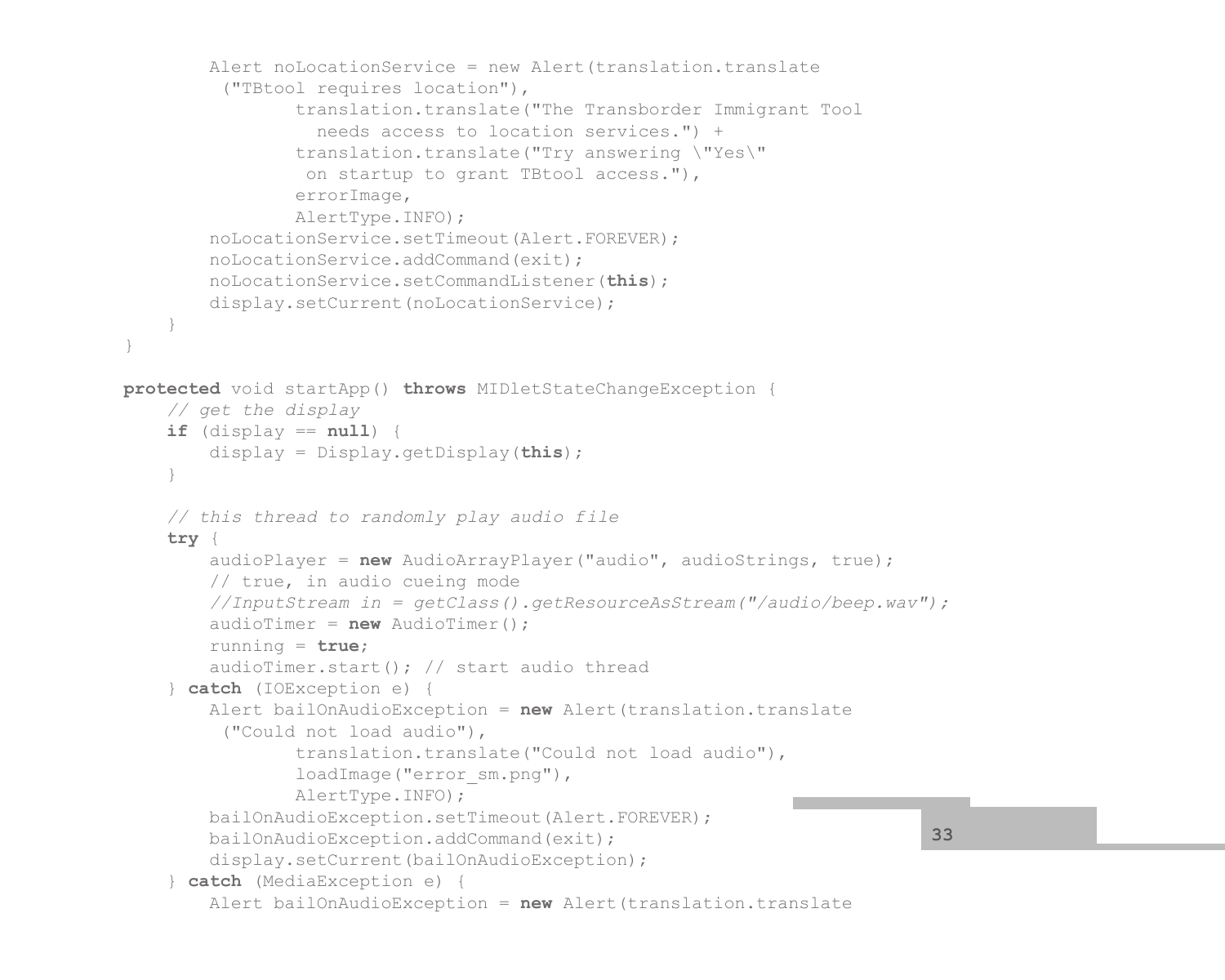```
 ("Could not play audio"),
                     translation.translate("Could not play audio"),
                    loadImage("error_sm.png"),
                     AlertType.INFO);
             bailOnAudioException.setTimeout(Alert.FOREVER);
            bailOnAudioException.addCommand(exit);
           display.setCurrent(bailOnAudioException);
 }
        // make sure the data is not expired
        if (isExpired) {
           display.setCurrent(expired);
            display.vibrate(1000);
            playAudioFile("expired.wav", true);
         } else if (expireWarning) {
           display.setCurrent(expirationWarning, tbDowsingCompass);
             display.vibrate(1000);
            playAudioFile("expiration.wav", true);
         } else if (startUpAlert) { //first time only
             startUpAlert = false;
            display.setCurrent(startUpDisplay, tbDowsingCompass);
             display.vibrate(1000);
            playAudioFile("startup.wav", true);
         } else { // we are good to go
            display.setCurrent(tbDowsingCompass);
 }
 }
    /**
     * edu.ucsd.calit2.TransBorderTool.CompassListener interface method
      * Called when user is facing a waypoint
      * Displays waypointAheadAlert pertaining to type of waypoint
      */
    public void witchingEvent(TBCoordinates mc) {
        aheadCoords = mc; if (display.getCurrent().equals(tbDowsingCompass)) {
            waypointAheadAlert.setString(tbDowsingCompass.getInfo(mc));
             waypointAheadAlert.setImage(aheadCoords.getIcon());
            double distance = tbDowsingCompass.distanceTo(mc); if (distance > SEARCH_DISTANCE) {
```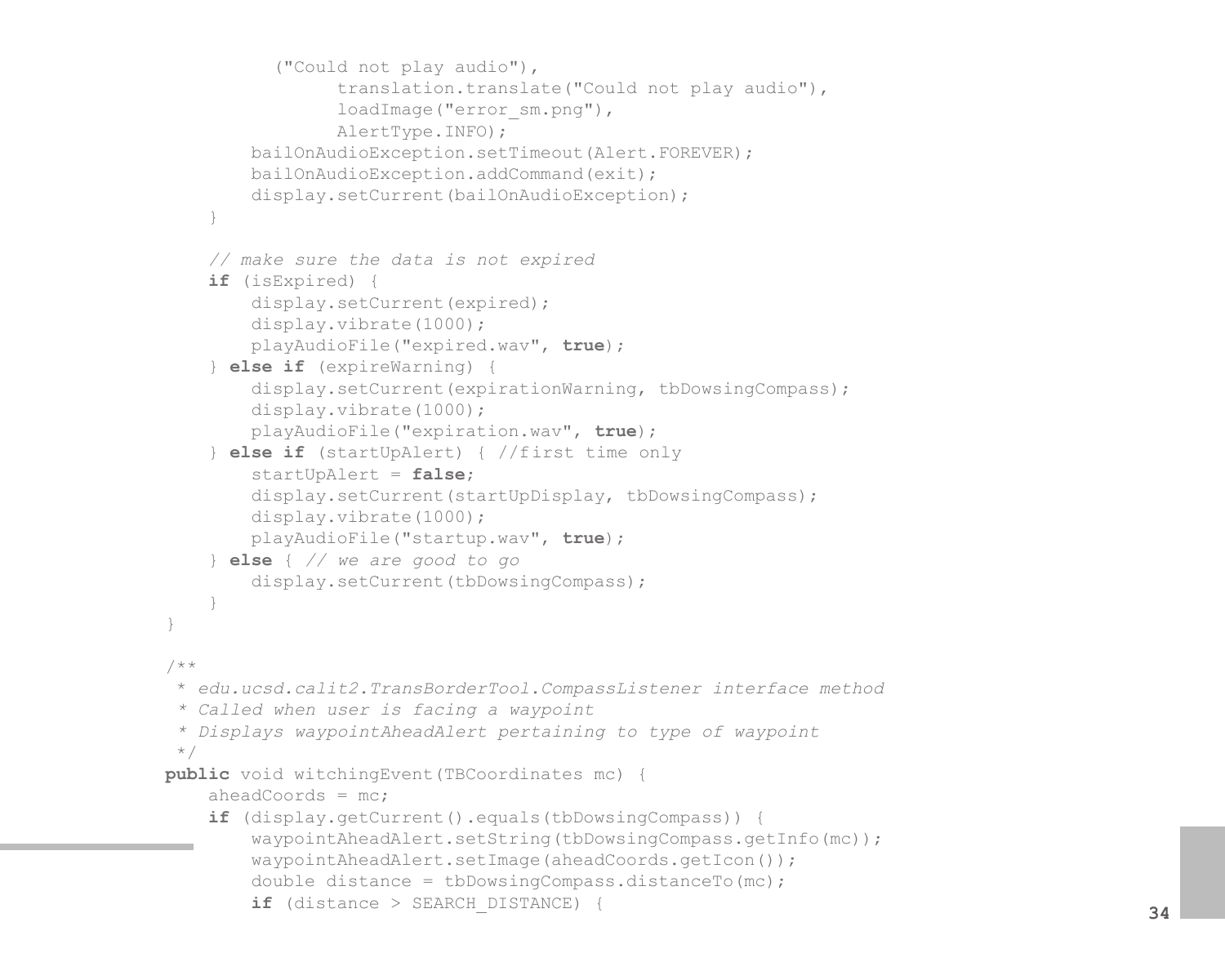```
 display.vibrate(100);
             } else if (distance > 1000) {
                 display.vibrate(300);
             } else if (distance > 500) {
                 display.vibrate(500);
             } else if (distance > 100) {
                 display.vibrate(800);
 }
            display.setCurrent(waypointAheadAlert);
             display.vibrate(1000);
            playAudioFile("found.wav", false);
 }
 }
     /**
      * NavigatorListener interface method
      * Displays alert when user arrives within range of target
      */
    public void arrivedAtTarget(int distance) {
        navigating = false;
        // stop the compass from navigating
        tbDowsingCompass.stopNavigation();
       display.setCurrent(arrivedAlert);
        display.vibrate(1000);
        playAudioFile("arriving.wav", false);
 }
    // all of the UI audio files are played through this method
    // the poems are not played through this method,
    // see second arg in playFileName below
    private void playAudioFile(String name, boolean interrupt) {
         try {
             audioPlayer.playFileName(name, interrupt); // true will interrupt a poem if playing
         } catch (MediaException e) {
             try {
                 audioPlayer.playFileName("beep.wav", true);
             } catch (MediaException ex) {
                 return;
             } catch (Exception eb) {
                 eb.printStackTrace();
35
```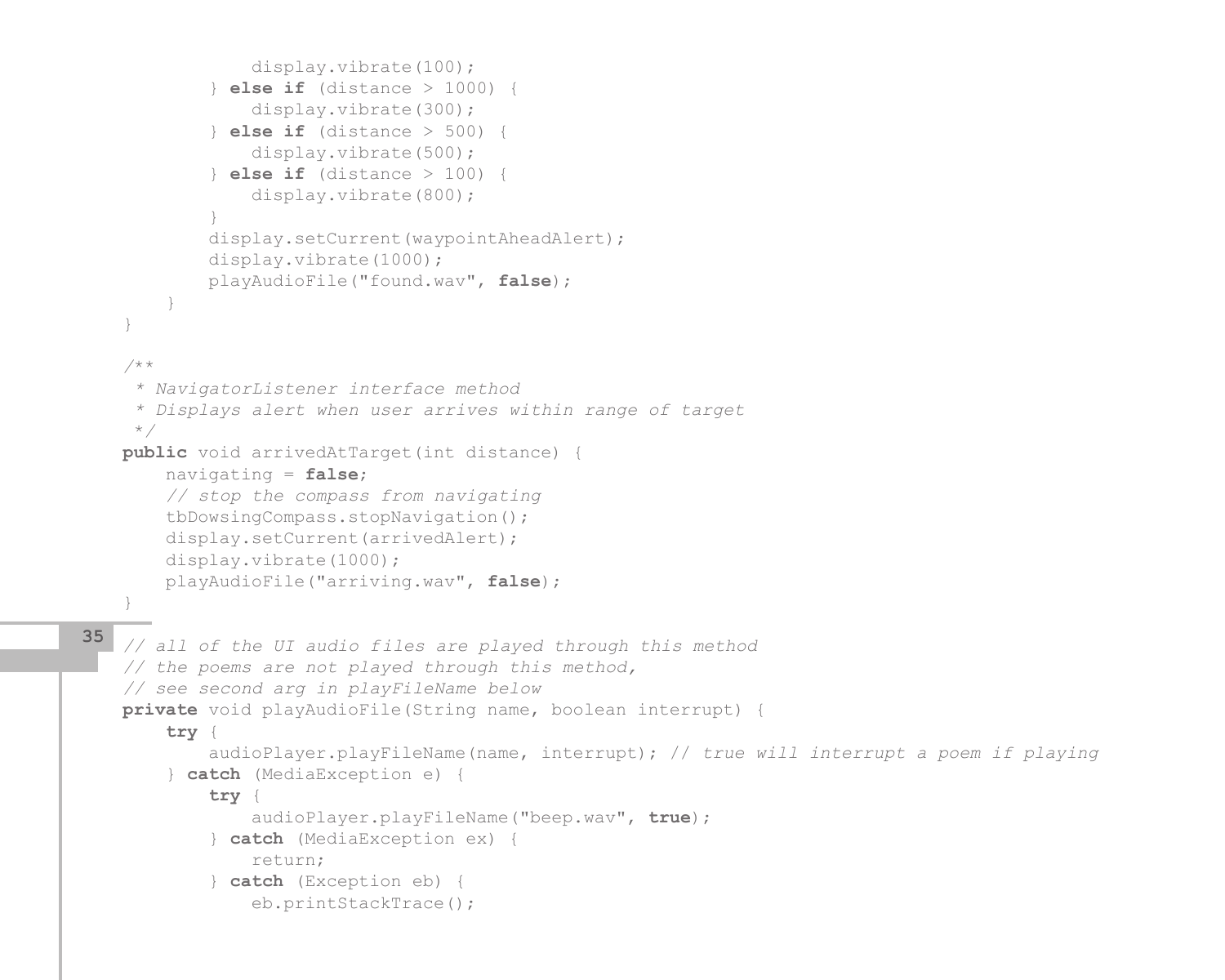```
 }
 }
 }
    /**
      * NavigatorListener interface method
      * Called to populate nearby waypoint vector
      * once the CompassCanvas detects a valid location
      * so user may begin "dowsing" for waypoints
      * @param ready true for ready to navigate
     */
    public void navigationReady(boolean ready) {
        if (ready) {
           nearbyWPList = tbDowsingCompass.getNearbyWaypoints(SEARCH_DISTANCE);
            if (navigating) {
                tbDowsingCompass.removeCommand(listNearbyWPs);
                tbDowsingCompass.addCommand(cancel);
            } else {
                tbDowsingCompass.addCommand(listNearbyWPs);
               tbDowsingCompass.removeCommand(cancel);
 }
        } else {
            if (!navigating) {
                tbDowsingCompass.removeCommand(listNearbyWPs); // can't use
 }
 }
 }
     /**
      * NavigatorListener interface method tells the MIDlet the GPS refresh rate
      * of the Navigator (DowsingCompass...) If the MIDlet is getting an update
      * interval which is adequate for dymanic navigation then dynamic
      * (compass based) navigation should be on.
      * Otherwise the phone enters into a minimalist mode that can still provide
      * an occasional alert, useful with less capable phones or in place where
      * GPS coverage is poor. In these cases the user may still be able to navigate
      * with a magnetic compass.
      * @param milliseconds reported milliseconds since last update
     */
    public void updateInterval(long milliseconds) {
```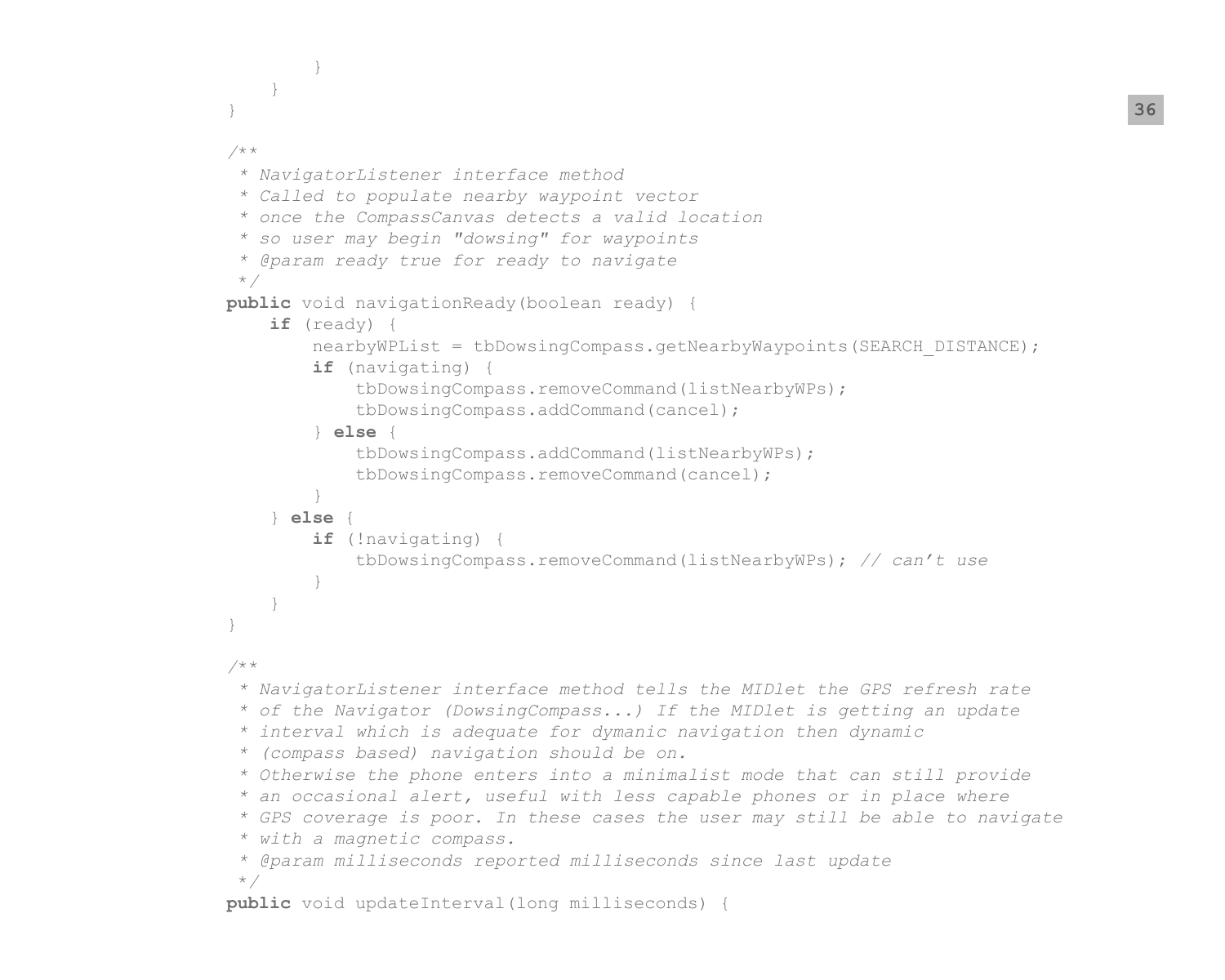```
 // if the device is without update for 10 minutes, enter minimal mode
        if (milliseconds > 1000*60*10) { // signal is not good
            if (dynamicNavigation) { // entering non dynamic mode from dynamic
                tbDowsingCompass.setTicker(minimalistTicker);
                if (!navigating) {
                    tbDowsingCompass.removeCommand(listNearbyWPs); // can't use
 }
                display.vibrate(1000);
                playAudioFile("lowgps.wav", true);
 }
            dynamicNavigation = false;
         } else { // we have a good signal
            if (!dynamicNavigation) { // we are now returning from a bad signal
                // because dN is set to true in the constructor
                // we must be returning from non-dynamic to dynamic, not just starting
                // restore interface to last state
                tbDowsingCompass.setTicker(null);
                // Offer any available help to user
                // get closest point data into alert string if available
               nearbyWPList = tbDowsingCompass.getNearbyWaypoints(SEARCH_DISTANCE);
                if (nearbyWPList != null && !nearbyWPList.isEmpty()) {
                   TBCoordinates target = (TBCoordinates)nearbyWPList.elementAt(0);
                    Coordinates current = tbDowsingCompass.getCurrentCoords();
                   float distance = current.distance(target);
                    String distanceStr = null;
                    if (distance >= 1000) {
                        distanceStr = (int)(distance/1000) + translation.translate(" Kilometers");
                    } else {
                        distanceStr = distance + translation.translate(" Meters");
 }
                    // create minimalist info alert (if it is just an intermittent single report
                    // then at least this info will be left on screen as the system goes
                    // back into non dynamic navigation mode.
                    minimalistInfoAlert.setString(
                            translation.translate("Nearest Site: Distance ") + distanceStr + ", " +
                            translation.translate("Azimuth ") + (int)current.azimuthTo(target)
                            + translation.translate(" degrees, General Direction ") +
                            tbDowsingCompass.directionTo(target)
\frac{1}{r}display.setCurrent(minimalistInfoAlert, tbDowsingCompass);
     37
```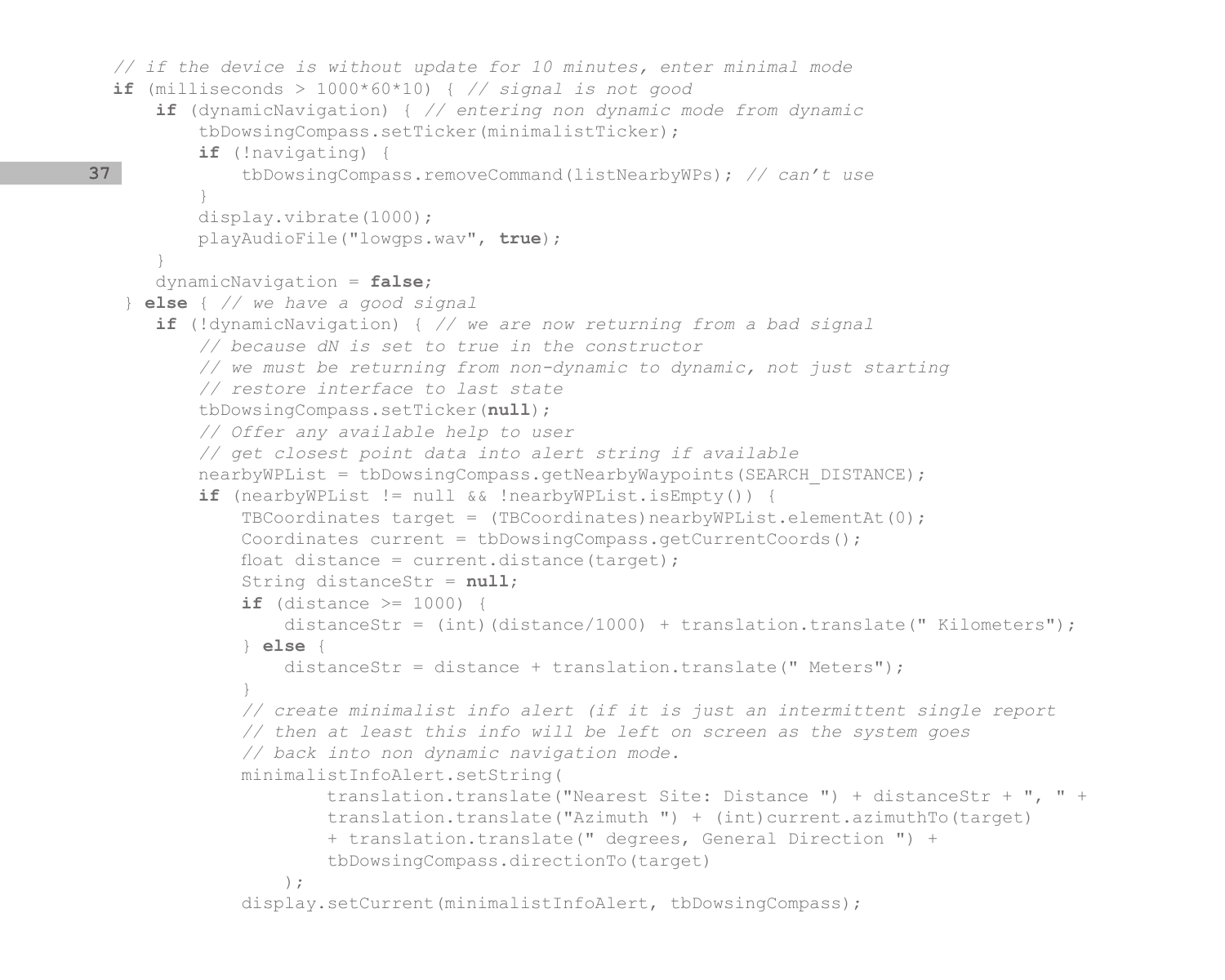```
 display.vibrate(1000);
                     playAudioFile("read.wav", false);
                 } else {
                    display.setCurrent(noNearbyWaypoints);
                     display.vibrate(1000);
                     playAudioFile("nosites.wav", false);
 }
 }
            dynamicNavigation = true;
 }
 }
     /** (non-Javadoc)
      * @param arg0
     * @throws MIDletStateChangeException
     * @see javax.microedition.MIDlet.MIDlet#destroyApp(boolean)
     */
    protected void destroyApp(boolean arg0) throws MIDletStateChangeException {
        // TODO Auto-generated method stub
\qquad \qquad \} /**
\star */
    protected void pauseApp() {
        // TODO Auto-generated method stub
 }
    private Image loadImage(String str) {
         Image image = null;
         try {
            image = Image.createImage("/img/" + str); } catch (IOException e) {
            image = null; }
         //System.out.println(image);
        return image;
\qquad \qquad \}
```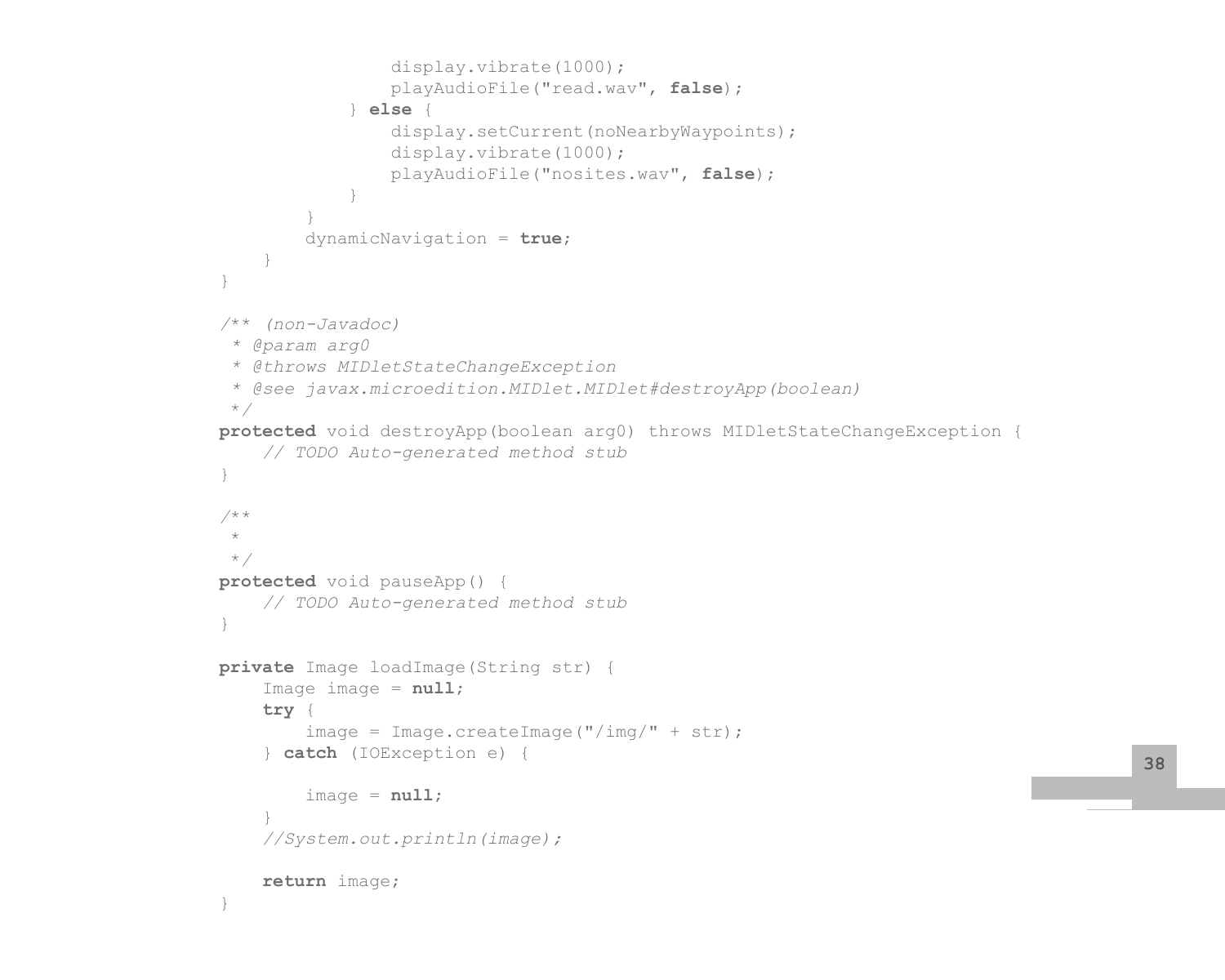```
 public void commandAction(Command c, Displayable d) {
        if (c == exit) { } // exit running = false;
             notifyDestroyed();
         } else if (c == cancel) { // stop navigation and reset softkey commands
             navigating = false;
             tbDowsingCompass.stopNavigation();
             tbDowsingCompass.removeCommand(cancel);
             if (dynamicNavigation) {
                tbDowsingCompass.addCommand(listNearbyWPs);
 }
           display.setCurrent(tbDowsingCompass);
         } else if (c == ignore) { // Returns to compass interface if user chooses not 
                                        // to set a dowsingEvent as a target
             if (navigating) {
                tbDowsingCompass.removeCommand(listNearbyWPs);
                 tbDowsingCompass.addCommand(cancel);
             } else {
                 tbDowsingCompass.removeCommand(cancel);
                 if (dynamicNavigation) {
                    tbDowsingCompass.addCommand(listNearbyWPs);
 }
 }
            display.setCurrent(tbDowsingCompass);
         } else if (c == listNearbyWPs) { // Display a List of waypoints within range
                                            // from which user can manually choose a target
                                            // Update nearby waypoint vector
           nearbyWPList = tbDowsingCompass.getNearbyWaypoints(SEARCH_DISTANCE);
             if (nearbyWPList != null && !nearbyWPList.isEmpty()) {
                 targetList.deleteAll();
                // Loop through waypoint vector adding waypoint
                // image and information to list
                for (int i = 0; i < nearbyWPList.size(); i++) {
                    TBCoordinates mc = (TBCoordinates) nearbyWPList.elementAt(i);
                     targetList.append(tbDowsingCompass.getInfo(mc), mc.getIcon());
 }
               display.setCurrent(targetList);
             } else {
                display.setCurrent(noNearbyWaypoints);
39
```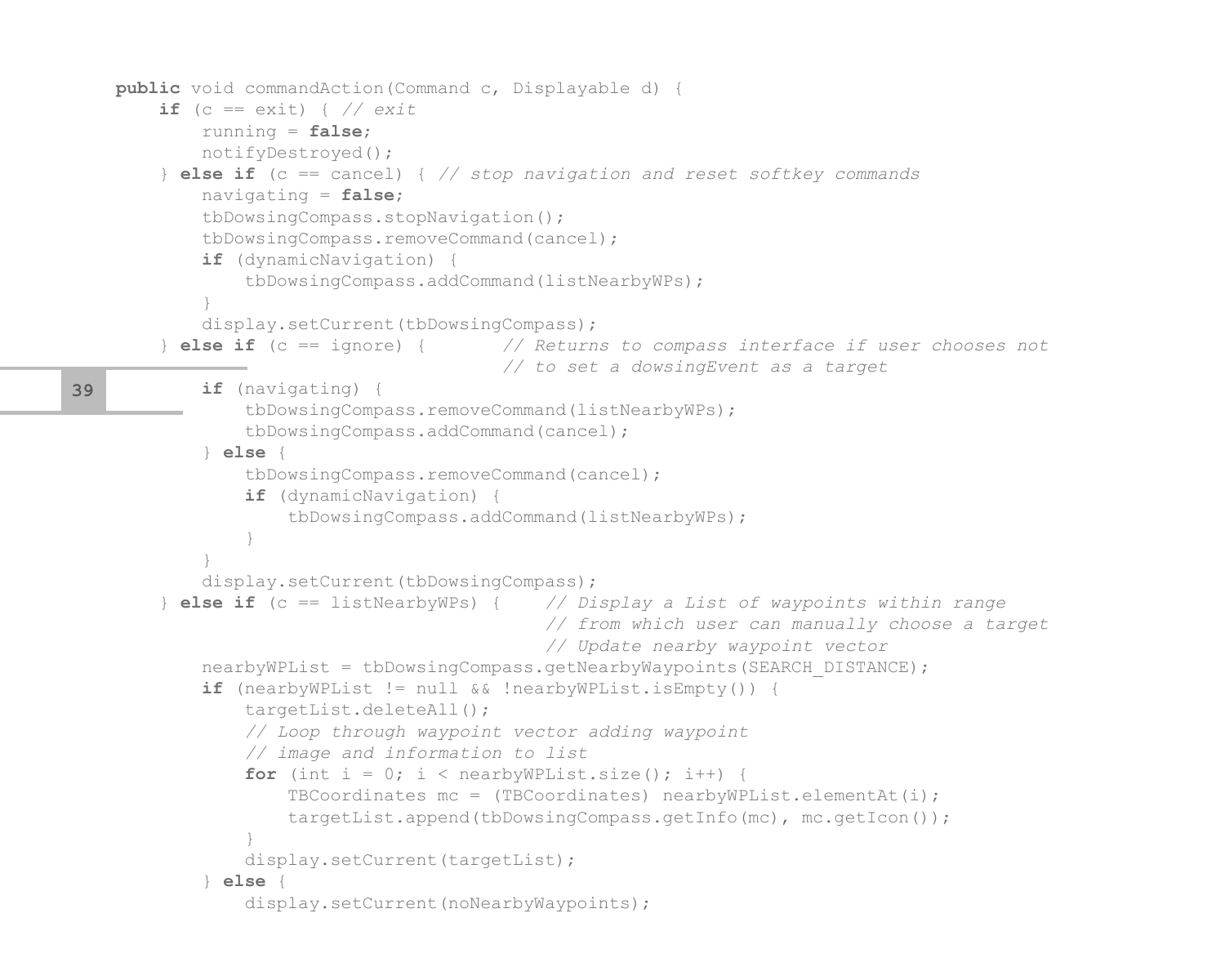```
 playAudioFile("nosites.wav", true);
 }
         } else if (c == setTargetAuto) { 
        // Set a waypoint detected by a dowsingEvent as the target
            navigating = true;
             tbDowsingCompass.setTarget(aheadCoords);
             // Change commands on tbDowsingCanvas
             tbDowsingCompass.removeCommand(listNearbyWPs);
             tbDowsingCompass.addCommand(cancel);
            display.setCurrent(tbDowsingCompass);
            // Set a waypoint selected from nearby waypoint List as the target
         } else if (c == setTargetManual) {
            navigating = true;
            int index = targetList.getSelectedIndex();
             tbDowsingCompass.setTarget((TBCoordinates) nearbyWPList.elementAt(index));
            //Change Commands on tbDowsingCanvas
             tbDowsingCompass.removeCommand(listNearbyWPs);
             tbDowsingCompass.addCommand(cancel);
            display.setCurrent(tbDowsingCompass);
 }
 }
    public void motionStatusUpdate(boolean isMoving) {
        if (isMoving) { // updated to moving
           nearbyWPList = tbDowsingCompass.getNearbyWaypoints(SEARCH_DISTANCE);
            // so update nearby points
         } else { // updated not moving
             display.vibrate(200);
            if (moveWarningEnervator % 5 == 0) { // only play this file ~ every 5th time
                playAudioFile("move.wav", false); 
                // the "move for compass" message can be too frequent
 }
            moveWarningEnervator++;
 }
\qquad \qquad \} // inner class to control audio
    class AudioTimer extends Thread {
       Random rand = new Random();
```